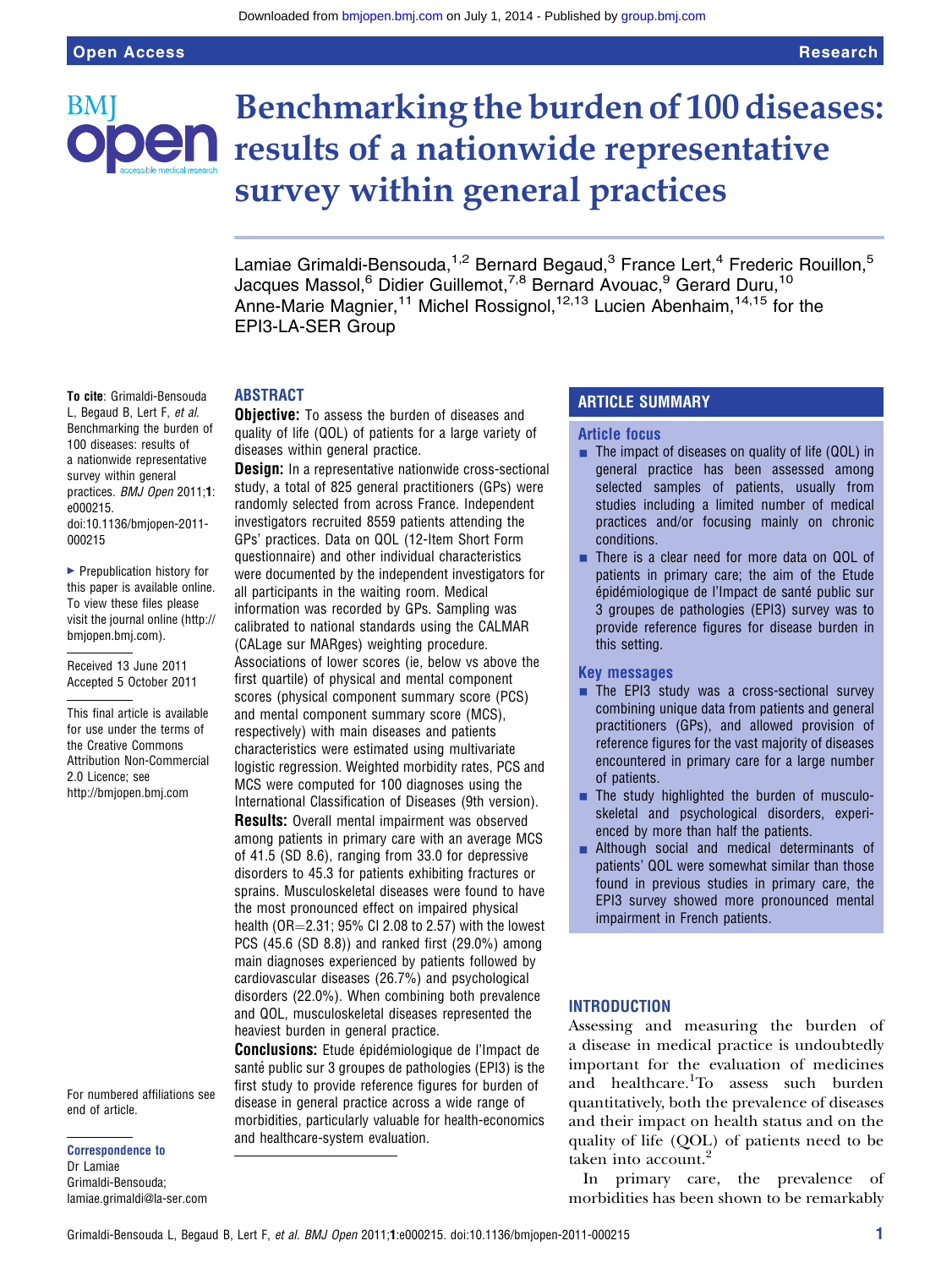# ARTICLE SUMMARY

#### Strengths and limitations of this study

- $\blacksquare$  No nationwide study on burden of disease combining both prevalence measures and QOL assessment has been conducted to date, addressing such a large variety of diseases in general practice.
- **-** On-site selection and recruitment by an independent investigator limited the possibility of selection bias among patients, and the participation of physicians added high specificity to medical data collection.
- $\blacksquare$  A study design providing a high specificity in data collection led to a relatively low response rate from GPs. However, stratified recruitment phases and sample sizes from both GPs and patients highly representative of national standards ensured the strong external validity of the results.
- $\blacksquare$  Home consultations, which are common among GPs in France, were not surveyed which could have led to an underestimation of the burden of disease.

similar across different industrialised countries. $3-5$ However, their effect upon QOL is only partially known.<sup>6</sup> The impact of the diseases on QOL in general practice has been addressed so far using selected samples of patients, $7-13$  usually from studies including a limited number of medical practices, $8 \frac{10 \times 11}{13}$  and/or mainly focused on chronic conditions.<sup>7 9–11</sup> To the best of our knowledge, no nationwide study of the burden of disease combining both prevalence measures and QOL assessment for a large variety of diseases is currently available. To compensate for this paucity of information, some studies have evaluated the impact for diseases in primary care calling upon modelling data derived from studies in medical specialties<sup>14–16</sup> and/or in hospital settings,<sup>17 18</sup> or from general population surveys.<sup>19-21</sup> It is not known to what extent these extrapolations are appropriate.

The aim of the Etude épidémiologique de l'Impact de santé public sur 3 groupes de pathologies (EPI3) survey was to provide reference figures for disease burden in primary care. For this purpose, a representative sample of general practitioners (GPs) was assembled through stratified sampling and data from their patients collated during a 1-day survey conducted by independent interviewers in the waiting room of the participating medical practices.

## **METHODS**

#### Study design, settings and population

The EPI3 survey was a nationwide, observational study of a representative sample of GPs and their patients, conducted in France between March 2007 and July 2008. Its aims were to assess the burden of diseases in general practice, considering the physicians' work activity, patients' characteristics, morbidity and prescriptions.

The sample was drawn by applying a two-stage sampling process. First, GPs were randomly selected from the French national directory of physicians and invited to participate, which meant also allowing a trained research assistant to conduct a 1-day survey in

the waiting room at the doctor's practice. GPs' sampling was stratified according to the diversity of medicine practices in the country (conventional and complementary medicine such as homeopathy).

The second stage consisted of random 1-day sampling of consultations per participating physician in order to survey all patients attending the practice on a particular day. All adult and accompanied minor patients were eligible for inclusion in the EPI3 survey to the exception of those whose health status or literacy level did not allow responding to a self-administered questionnaire. The research assistant recruited up to a maximum of 15 patients on site (ie, in the waiting room) all eligible patients listed consecutively who consented to participate in the survey. Further, each physician recorded the main reason for consultation, along with the age, gender and type of national health insurance for each patient. The maximum number of patients surveyed per day was set to allow sufficient time for optimal interviews and was followed by patients' examination by the physician.

The EPI3 survey obtained regulatory approval by the national board of physicians ('Conseil National de l'Ordre des Médecins') and ethical approval by the French data protection authority ('Commission Nationale de l'Informatique et des Libertés'). Patients were informed by the participating physician that their responses would be kept confidential, and they were not remunerated for participation. Physicians received compensation fees. The study was sponsored by a pharmaceutical company, whose name was not revealed to investigators or patients.

#### Data collection

Patients were asked to self-complete a questionnaire covering demographic and social information (age, gender, educational level, employment status and occupation, smoking, alcohol intake, physical activity, height and weight for body mass index calculation), health insurance (regular national insurance, welfare health insurance for low income, with or without supplementary private insurance), number of visits to the participating physician within the last 12 months, or, for the same period, to other GPs or medical specialists, the length and number of hospitalisations and sick leaves.

Participants were asked whether the attending physician was their regular/primary care physician. In the French health insurance system, patients have to choose a regular physician, usually a GP, who plays a gatekeeping role for referral to specialised care. However, referral by regular GPs to other physicians is not compulsory, and patients are allowed to seek care from different physicians and their different reimbursement schemes.

Detailed information on physicians including age, gender, type of contract with national health insurance (regular fees, additional fees and no contract), working days and average duration of consultation were assessed by the research assistants at the time of inclusion.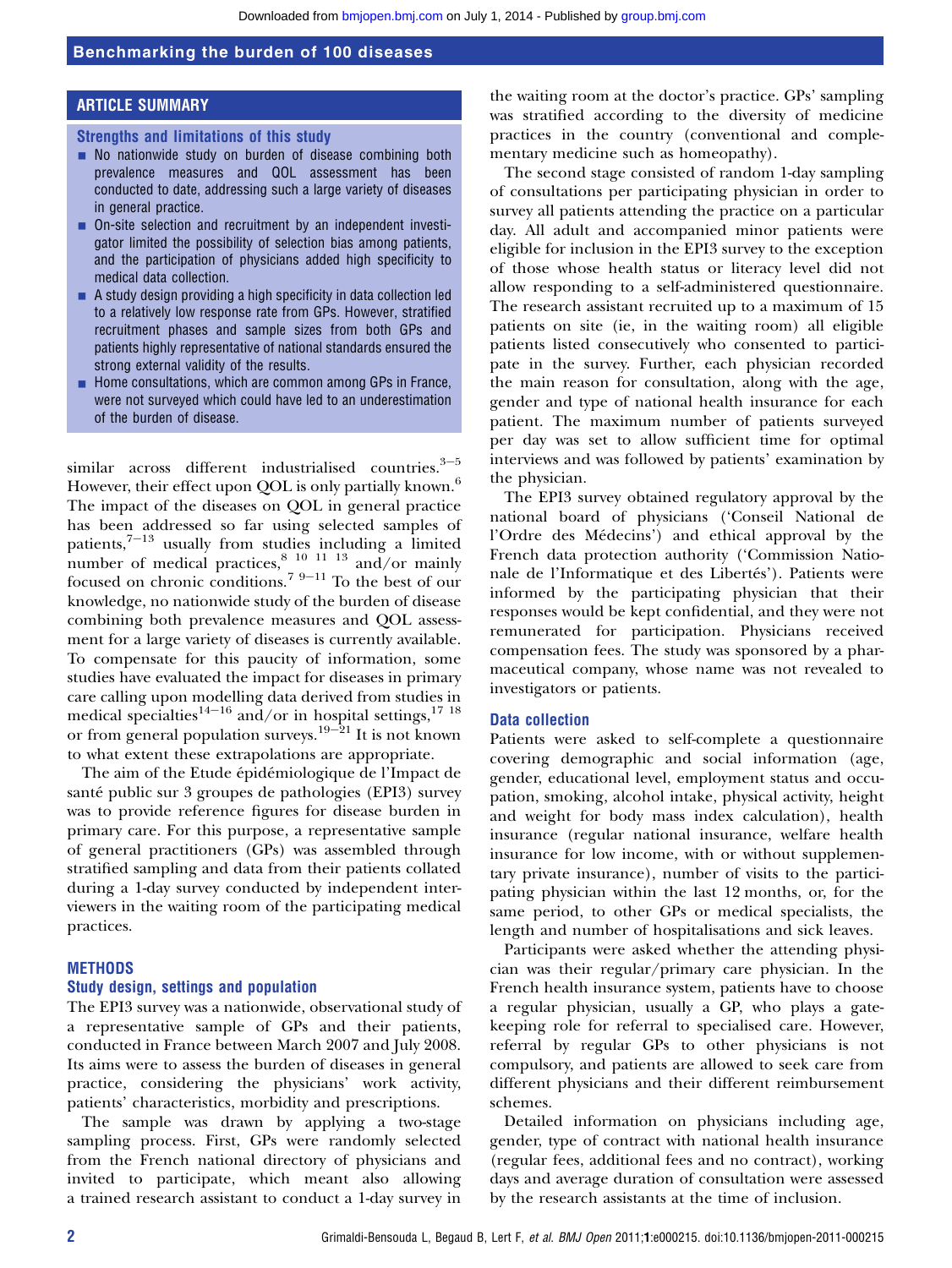GPs completed a medical questionnaire on patients including the main reason for consultation and up to five other diagnoses present that day. GPs were requested to record their prescriptions that day for diagnostic tests, drugs and referrals. Diagnoses were coded by a trained archivist using the ninth revision of the International Classification of Diseases using 100-3 digit-categories.<sup>22</sup>

#### Health-status measurement

Among adult patients (18 years and over), healthrelated quality of life was assessed using the 12-Item Short Form questionnaire  $(SF-12),^{23}$  a shortened version of the 36-Item Short Form Health Survey (SF-36) which has been shown to be a reliable outcome measurement tool in primary care. $24$  The physical and mental component summary scores (PCS and MCS, respectively) were derived from the SF-12 questionnaire. Physical functioning (two questions), role-physical functioning (two questions), bodily pain (one question), general health (one question), vitality (one question), social functioning (one question), role--emotional functioning (two questions) and mental health (two questions) cover the same dimensions as the SF-36. The scores are standardised to population norms (based on a US norm-sample), with the mean score set at 50 (SD 10); lower scores indicate worse health, and higher scores better health. The SF-12 has been validated for use in France, the USA, the UK and many other European countries.<sup>21</sup>

#### Statistical analysis

Participating and non-participating patients were compared against the collected variables on gender, age, length of time attending the GPs' practice, type of health insurance and main reason for consultation. A weighting procedure known in demographic studies as the CALMAR (CALage sur MARges) procedure was applied to calibrate the final sample according to participation so that it closely represents the patients attending the practice.<sup>25</sup>

Participating GPs were compared with the French 'Institut de recherche et documentation en économie de la santé' sample.<sup>26</sup>The physicians' activity-related fractions were also calibrated to the real distribution of the participating physicians across the France. All reported results were obtained after weighting was applied to GPs' patients.

In this study, we reported weighted prevalence, calculated as a percentage reported to the whole population, regardless of whether the diagnosis was isolated or associated with other diagnoses. Weighted PCS and MCS measures of the SF-12 were computed according to the algorithm given by Ware et al for 100 different conditions, which were further grouped into 13 broad diseases categories plus one covering preventive motives of consultation and other medical acts.<sup>23</sup> Means and SDs were estimated for the whole adult sample and for each diagnosis. When a three-digit category from the ninth

revision of the International Classification of Diseases had <30 patients, the category was grouped with one or several categories under the same heading. When grouping within the same heading was not relevant, categories with <30 patients were grouped in the category 'other' within each main category.

Each disease category was calculated as a percentage reported to the whole population of participating patients over the age of 18 years, regardless of whether this diagnosis was isolated or associated with others, in order to provide a complete picture of morbidity cared for in general practice.

Among adults over 18 years, associations of age, gender, education, type of insurance and 13 broad disease categories with lower MCS and PCS scores (defined as below the first quartile with scores of 34 and 39 for MCS and PCS, respectively) were evaluated using multivariate logistic regression. Odds ratios (OR) and 95% CI are presented for each of these factors. In addition, the same analysis was conducted for the two remaining categories, pregnancy follow-up and preventive motives, which were not considered in the multivariate analysis. The association between the number of comorbidities and the two SF-12 composite scores was tested using linear regression. The possibility of a clustering effect at the practice level was tested using Generalised Estimating Equations multivariate models. We used SAS statistical software (V.9.1) for data analysis. The present study was reported following the 'Strengthening the Reporting of Observational Studies in Epidemiology' statement for cross-sectional studies.<sup>27</sup>

#### RESULTS

The sequential recruitment of physicians was carried out by random stratified sampling from the phone directory for GPs. Among the 3345 GPs initially contacted, 428 (12.8%) agreed to participate in the survey. At the end of recruitment in July 2008, an additional sample of 13 861 GPs were contacted to ensure a representative sample of GPs from all types of primary care practice in France (strictly allopaths, homeopaths and mixed practice). Despite the intrusive nature of the survey, allowing trained research assistants to collect data directly in the waiting room at the medical practice on the very day of consultation, a final sample of 825 participating GPs recruited a total of 11 809 patients eligible for the present study. Of these, 174 were unaccompanied minors, 315 were non-French speakers, 109 had severe psychiatric disorders, 2151 declined participation, 408 were beyond the maximum number possible to be interviewed within the allocated time on site, and 93 had incomplete data and were excluded, allowing a total of 8559 patients for the present analysis.

### **Physicians**

The median age of physicians was 52 years  $(IQR=33-57)$  and of these, 24% were women; 54% worked in solo medical practice, 40% worked with other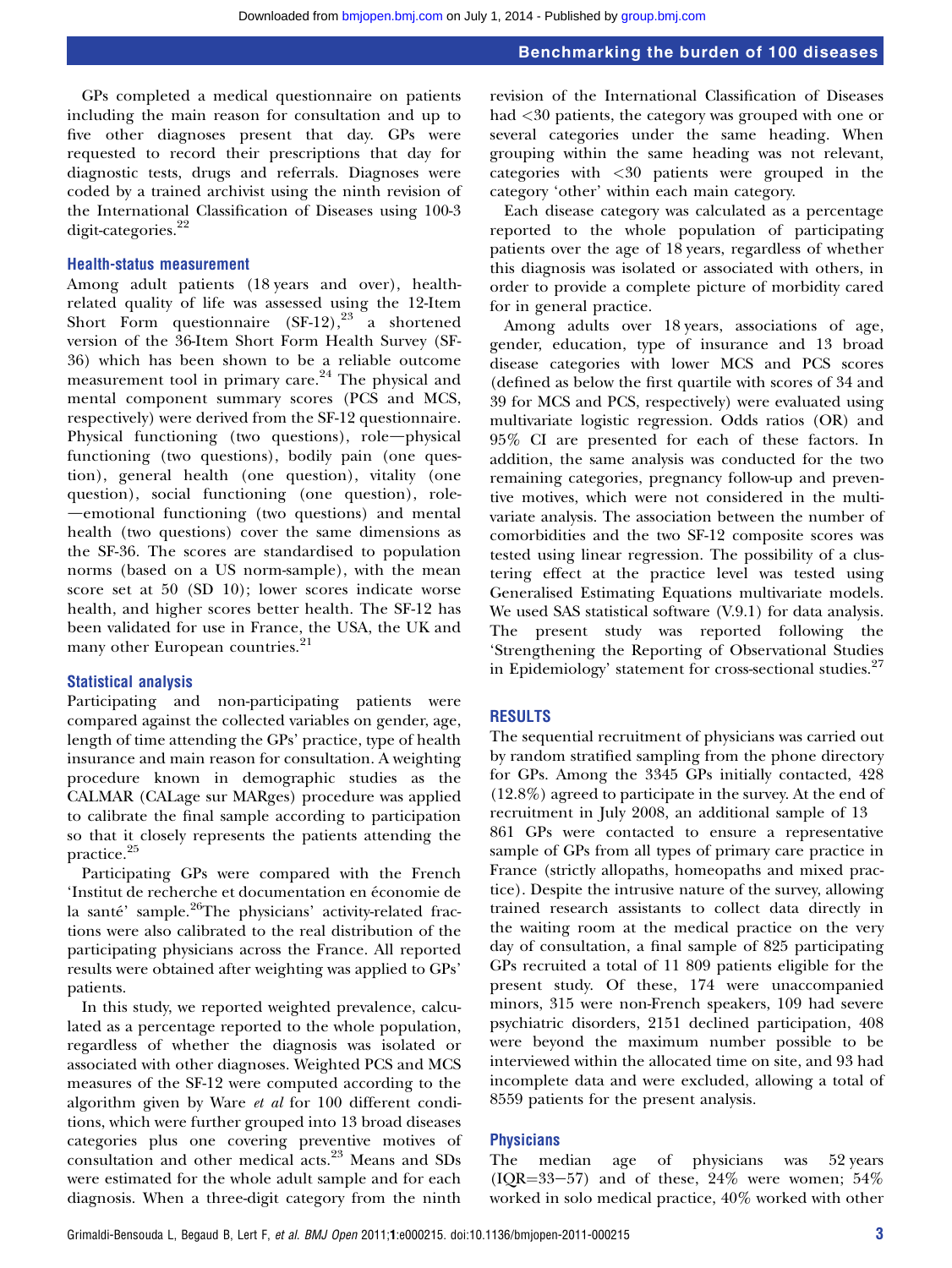GPs, and 6% collaborated with specialists or other healthcare professionals; 31% of the GPs practised additional medical activities within hospitals, healthcare centres, the health administration or the pharmaceutical industry. Most of the GPs (90%) hold a regular contract with the National Health Insurance organisation, while 9% hold a special contract allowing extra fees; a very small proportion  $(0.4\%)$  had no contract. The mean daily working time at the practice (excluding home visits) was  $9 h$  (IQR:  $2-10.5$ ), and each of the 825 GPs participating in the study recruited on average 8.7 patients (SD 2.2).

# **Patients**

The characteristics of participating  $(n=8559)$  and nonparticipating patients with complete data  $(n=3157)$  used to calibrate the sample are presented in table 1. We report here the results based on weighted characteristics. The mean age of the 8559 participating patients was 44.9 years (SD 21.9), and 7133 (83.3%) were adults over 18. At least 44% of patients had a secondary-school degree, 16% were overweight (BMI>30 kg/m<sup>2</sup>), and more than 61% exercised longer than 31 min per day. Nine out of ten patients were French-born (90%), 9% were covered by a government-funded insurance for low-

Table 1 Characteristics of non-participating and participating patients: results of the calibrated data (Etude épidémiologique de l'Impact de santé public sur 3 groupes de pathologies (EPI3) survey 2008)

|                                                  | Non-participants*<br>$(n=3157)$ | <b>Participants</b><br>$(n = 8559)$ | Weighted<br>percentage |
|--------------------------------------------------|---------------------------------|-------------------------------------|------------------------|
| Mean (SD)                                        |                                 |                                     |                        |
| Age (years)                                      | 47.7 (24.0)                     | 43.3 (22.8)                         | 44.9 (21.9)            |
| $n$ (%)                                          |                                 |                                     |                        |
| Female gender                                    | 1701 (53.9)                     | 5367 (62.7)                         | 57.9                   |
| Length of relationship with the physician        |                                 |                                     |                        |
| First time                                       | 265(8.4)                        | 782 (9.1)                           | 7.7                    |
| $<$ 1 year                                       | 316 (10.0)                      | 1315 (15.4)                         | 11.9                   |
| $1-5$ years                                      | 743 (23.5)                      | 2380 (27.8)                         | 27.4                   |
| More than 5 years                                | 1703 (53.9)                     | 4015 (46.9)                         | 53.0                   |
| Government-funded health insurance               | 308(9.8)                        | 621(7.4)                            | 9.4                    |
| Longstanding disease status                      |                                 | 1925 (22.5)                         | 27.7                   |
| Complementary health insurance                   |                                 | 7839 (91.6)                         | 90.3                   |
| Index physician declared as treating physician   |                                 | 6379 (74.5)                         | 84.3                   |
| Body mass index ( $kg/m^2$ )                     |                                 |                                     |                        |
| $<$ 25                                           |                                 | 5548 (64.8)                         | 52.4                   |
| $25 - 30$                                        |                                 | 2045 (23.9)                         | 31.8                   |
| 30 and over                                      |                                 | 966 (11.3)                          | 15.8                   |
| Tobacco consumption                              |                                 |                                     |                        |
| Non-smoker                                       |                                 | 4303 (50.3)                         | 47.4                   |
| Past smoker                                      |                                 | 1961 (22.9)                         | 24.4                   |
| <b>Current smoker</b>                            |                                 | 2252 (26.3)                         | 28.2                   |
| Alcohol consumption                              |                                 |                                     |                        |
| <b>Never</b>                                     |                                 | 2908 (34.2)                         | 35.2                   |
| Sometimes                                        |                                 | 4649 (54.6)                         | 52.5                   |
| Daily                                            |                                 | 957 (11.2)                          | 12.4                   |
| Physical exercise                                |                                 |                                     |                        |
| $<$ 10 min per day                               |                                 | 2235 (26.1)                         | 28.3                   |
| 10 min and over                                  |                                 | 6199 (72.4)                         | 71.7                   |
| Nationality                                      |                                 |                                     |                        |
| French-born subjects                             |                                 | 7787 (91.0)                         | 90.3                   |
| French born abroad                               |                                 | 341(4.0)                            | 4.7                    |
| Non-French nationality                           |                                 | 357(4.2)                            | 5.0                    |
| <b>Educational attainment</b>                    |                                 |                                     |                        |
| Secondary-school degree*†,                       |                                 | 4179 (48.8)                         | 44.0                   |
| college, university graduation                   |                                 |                                     |                        |
| <b>Employment status</b>                         |                                 |                                     |                        |
| Employed                                         |                                 | 4544 (53.1)                         | 50.4                   |
| On unemployment benefits                         |                                 | 378 (4.4)                           | 4.7                    |
| Homemaker                                        |                                 | 647 (7.6)                           | 6.6                    |
| Retired and other unemployed                     |                                 | 2562 (29.9)                         | 34.3                   |
| <b>Student</b>                                   |                                 | 348 (4.1)                           | 4.1                    |
| *Available characteristics used for calibration. |                                 |                                     |                        |

yFrench baccalaureate.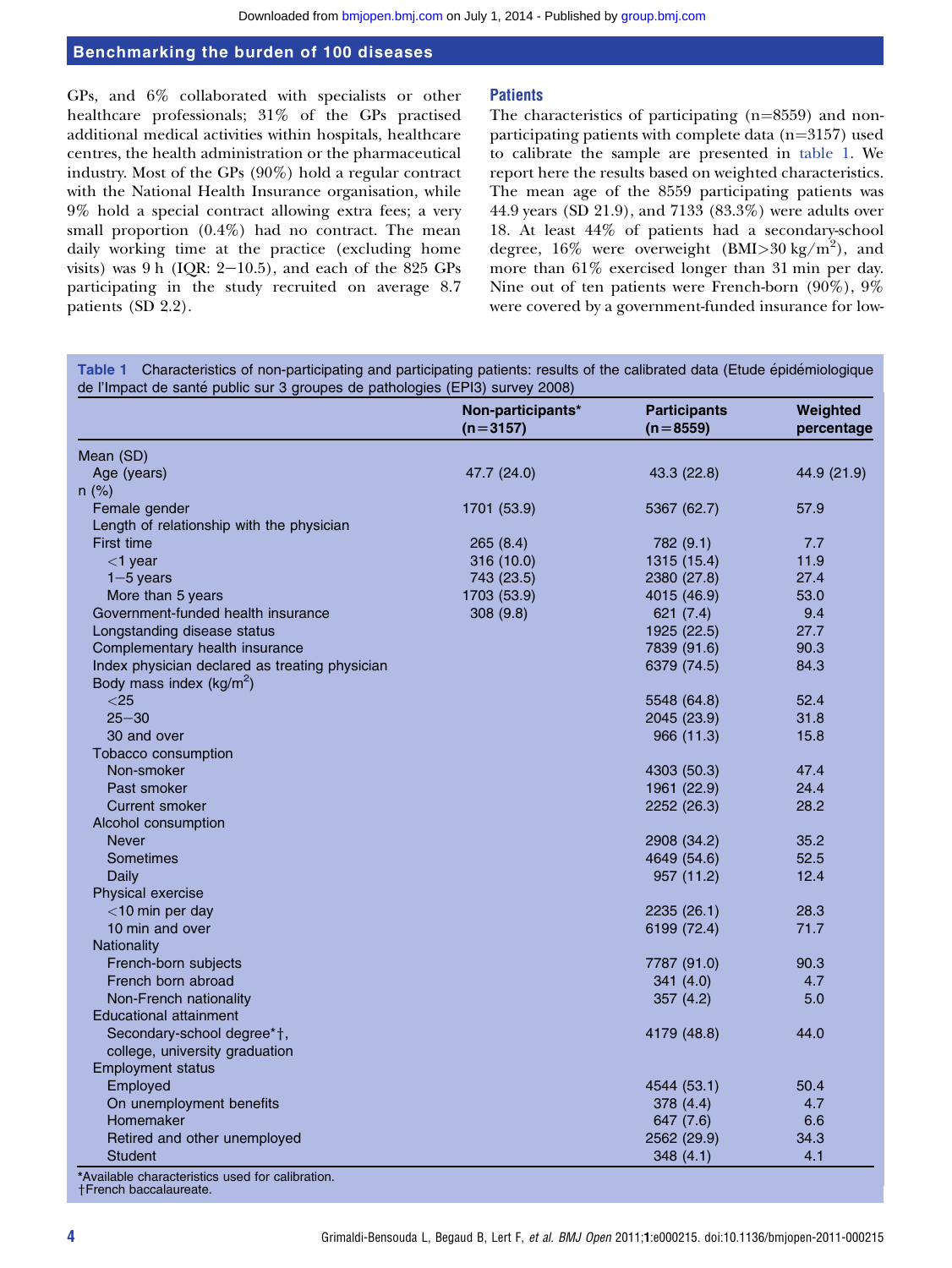income people, and 90% had a private supplementary insurance. Among the 8559 patients, 8% had attended the practice for the first time, 12% had attended for 1 year or less, 27% had attended between 1 and 5 years, and 53% had attended for 5 years or more. Over 84% of participants named the recruiting physician as their regular treating physician. About 28% of patients were registered by the national health insurance as having multiple or severe chronic diseases and requiring special health insurance coverage.

#### Burden of 100 diseases in primary care

The prevalence of each of the 100 and 13 broad nonexclusive diagnosis categories (a compilation of all five diagnoses recorded by the GPs) is presented in table 2. Altogether, diseases of the musculoskeletal system were the most frequently diagnosed conditions (29%), followed by cardiovascular diseases (26.7%), and sleep, anxiety and depressive disorders (22%). Preventive-care consultations, vaccinations and consultation for administrative purposes accounted for 19% of the total diagnoses. Almost half the patients (49%) exhibited two or more comorbidities.

Overall mean scores for PCS and MCS were 45.6 (SD 8.8) and 41.5 (SD 8.6), respectively. Considering PCS, scores ranged from 40.3 (SD 11.0) for one group of unspecified musculoskeletal conditions to 50.2 (SD 11.0) for vaccinations. On the whole, musculoskeletal disorders had the lowest scores with the cancer and other severe diseases category, while skin-related diseases, preventive-care consultation and infectious diseases showed the highest PCS. With regard to MCS, scores ranged from 33.0 (SD 10.2) for depressive disorders to 45.3 for patients with fractures, sprains or dislocation. Overall, the lowest scores were found among patients with mood and sleep disorders, while injury, preventive motives and cardiovascular diseases exhibited the highest scores. Both MCS and PCS decreased significantly with increasing numbers of comorbidities (figure 1). For example, MCS decreased from 43.3 for patients seeking preventive care advice to 38.5 for those with four diagnoses or more (p for trend  $<0.0001$ ) and PCS from 49.2 to 40.4 (p for trend  $\langle 0.0001 \rangle$ .

#### Determinants of health-related quality of life

The associations between patient characteristics and 13 broad categories of diseases are presented in table 3. A low PCS was significantly associated with an older age (OR=2.48; 95% CI 2.08 to 2.96 for patients over 75 years as compared with adults between 18 and 44 years). A low PCS was negatively associated with a high educational attainment (OR= $0.65$ ; 95% CI 0.59 to 0.72 for secondaryschool level or higher in comparison with lower educational level), while low MCS scores were associated with gender (OR=1.62;  $95\%$  CI 1.45 to 1.81 for women as compared with men) and younger age. Governmentfunded health-insurance cover was associated with both poor PCS and MCS (OR=1.38;  $95\%$  CI 1.15 to 1.65 and OR=1.42; 95% CI 1.19 to 1.70, respectively).

With regard to the disease categories, musculoskeletal diseases (OR=2.31;  $95\%$  CI 2.08 to 2.57), injury and poisoning  $(OR=1.88; 95\% \text{ CI } 1.52 \text{ to } 2.33)$ , other diseases including cancer (OR=1.73;  $95\%$  CI 1.38 to 2.16), diseases of the nervous system, head and neck  $(OR=1.24; 95\% \text{ CI } 1.02 \text{ to } 1.51)$  and cardiovascular diseases (OR= $1.22$ ; 95% CI 1.08 to 1.38) were significant predictors of lower PCS score, whereas the opposite was found for skin and subcutaneous tissue diseases (OR= $0.68$ ;  $95\%$  CI 0.51 to 0.90) or with obesity and dyslipidaemia (OR=0.79; 95% CI 0.67 to 0.94). Significantly poor MCS were observed in patients suffering from anxiety, depression and sleep disorders  $(OR = 3.58;$ 95% CI 3.22 to 3.98), and experiencing 'other diseases' including cancer (OR=1.35;  $95\%$  CI 1.06 to 1.72). Conversely, OR for MCS was significantly decreased for patients with cardiovascular diseases (OR= $0.84$ ;  $95\%$  CI 0.73 to 0.96). Testing the effect of clustering at the practice level yielded similar results, but to ensure parsimony of the generated models it was decided not to report such effects.

#### **DISCUSSION**

The EPI3 survey is, to our knowledge, the first nationwide survey in general practice to provide 100 reference figures for burden of disease assessment, combining both on-site independent recruitment of a large number of patients and additional medical information from GPs. On-site selection and recruitment by an independent investigator limited the possibility of selection bias among patients, and the participation of physicians added high specificity to medical data collection.

There is a clear need for more data on QOL of patients.<sup>6</sup> In the UK, the General Practice Research Database assembled a very large sample of 400 surgeries and 2500 individual GPs, providing detailed information on health conditions besides prescriptions, but to our knowledge not on patients'  $QOL<sup>3</sup>$ . The Dutch national survey of general practice carried out in 1987 and 2001 gives an assessment of quality of care, but only provided by the patients themselves.<sup>2</sup>

The EPI3 survey found a similar prevalence for both diseases<sup>10 28</sup> and comorbidities<sup>7 9 10 13</sup> as in several other studies, which indicate a good representativeness of our weighted sample. Musculoskeletal and psychological disorders were experienced by more than half the patients attending physicians during the course of the study and represented a significant case load at GP practices. When both physical- and mental status impairment and prevalence are considered, our study further highlighted the heaviest burden of musculoskeletal disorders.

With regard to physical status, the EPI3 survey showed a similar average PCS score to other primary-care7 8 10 11 or disease-specific<sup>14 15 29</sup> surveys using the SF-12 or SF-36 questionnaires. The mean PCS were lower than reference values computed in the French reference sample $^{21}$  and in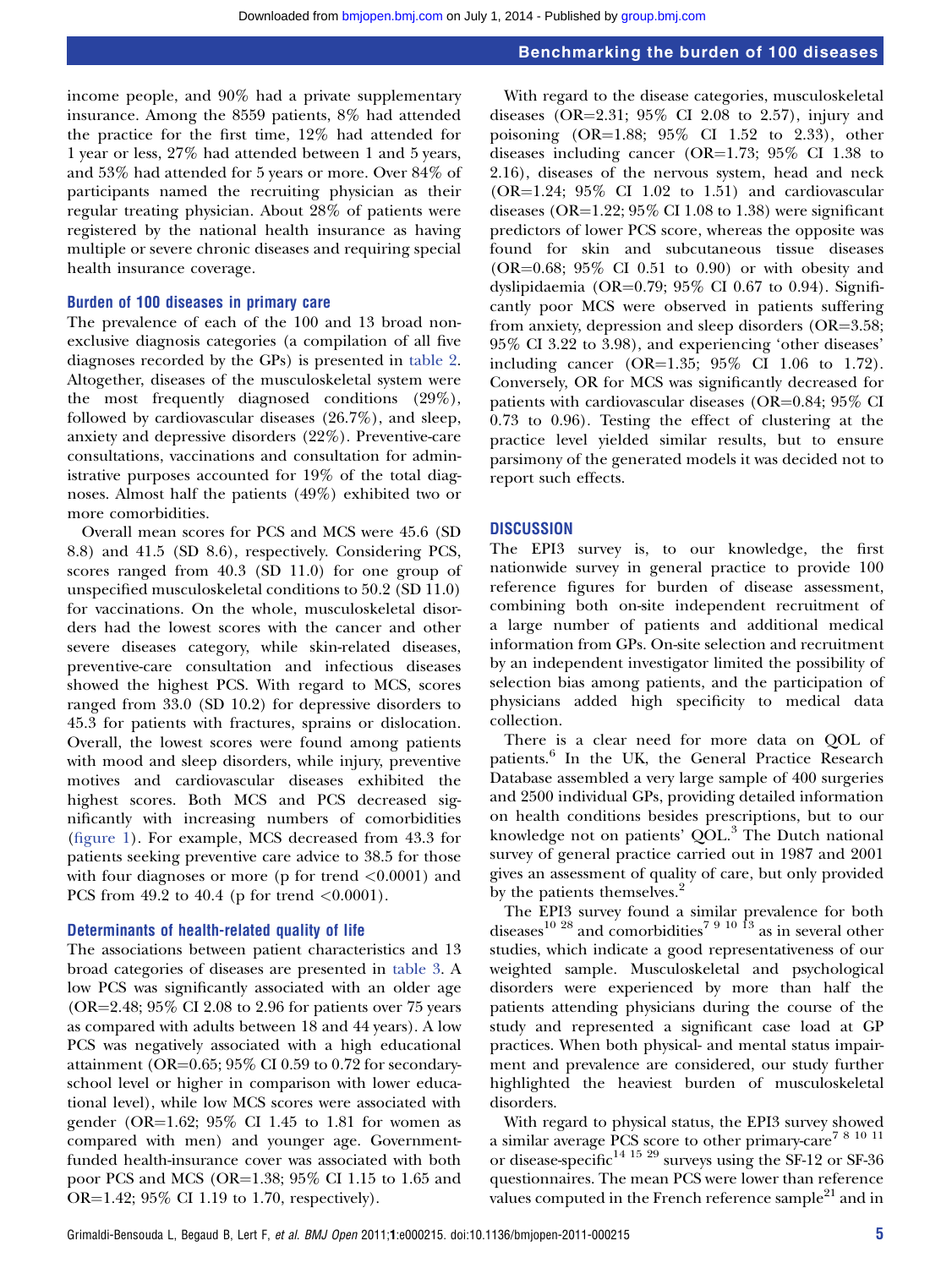Table 2 Morbidity rates and 12-Item Short Form questionnaire mental and physical component scores according to 100 International Classification of Diseases diagnoses (Etude épidémiologique de l'Impact de santé public sur 3 groupes de pathologies (EPI3)-LA-SER-2008, weighted data n=7133)

|                                                              | Morbidity*          | <b>PCS</b>                 | <b>MCS</b>              |
|--------------------------------------------------------------|---------------------|----------------------------|-------------------------|
| <b>Diseases</b>                                              | $n$ (%)             | Mean (SD)                  | Mean (SD)               |
| All patients                                                 |                     | 45.6 (8.8)                 | 41.5(8.6)               |
| Diseases of the musculoskeletal system                       | 2069 (29.0)         | 42.7 $(8.4)$               | 41.6(8.3)               |
| Osteoarthritis                                               | 324 (4.5)           | 41.1 (10.7)                | 41.7 (11.0)             |
| Unspecified joint disorders                                  | 171(2.4)            | 42.5(9.9)                  | 42.6 (10.2)             |
| Intervertebral and cervical disc disorders                   | 276 (3.9)           | 44.0 (11.4)                | 40.6 (10.3)             |
| Lumbago                                                      | 360(5.0)            | 42.1(10.1)                 | 41.6(9.4)               |
| Rotator cuff syndrome of shoulder and allied disorders       | 98(1.4)             | 42.5(10.1)                 | 42.0(9.8)               |
| Other affections of shoulder region                          | 121(1.7)            | 42.6(9.7)                  | 42.4(9.1)               |
| Enthesopathy of elbow region                                 | 77 (1.1)            | 41.8(9.3)                  | 43.1 (10.5)             |
| Unspecified enthesopathy                                     | 257(3.6)            | 42.3 (10.5)                | 42.1 (10.0)             |
| Rheumatism, excluding the back                               | 112(1.6)            | 42.9(10.1)                 | 42.3(9.8)               |
| Spondylosis and other inflammatory spondylopathies           | 84(1.2)             | 42.1 (9.9)                 | 43.1(8.4)               |
| Sciatica                                                     | 194(2.7)            | 42.3(10.1)                 | 41.7 $(9.6)$            |
| Pain in thoracic spine                                       | 51(0.7)             | 42.6(9.8)                  | 41.3(9.2)               |
| Osteoporosis                                                 | 162(2.3)            | 44.0 (10.7)                | 41.9 (10.8)             |
| Diseases of connective tissue                                | 36(0.5)             | 45.5(9.3)                  | 40.5 (10.9)             |
| Unspecified back disorders                                   | 193(2.7)            | 42.1 (10.2)                | 41.3(9.7)               |
| Other unspecified musculoskeletal disorders                  | 76 (1.1)            | 40.3(11.0)                 | 41.7 (11.6)             |
| Hypertension, cardiovascular and circulatory diseases        | 1904 (26.7)         | 43.7 (9.0)                 | 42.5(8.6)               |
| Hypertension                                                 | 1111(15.6)          | 43.9 (11.3)                | 42.8 (10.7)             |
| Acute myocardial infarction                                  | 84 (1.2)            | 40.8(11.4)                 | 42.0 $(9.4)$            |
| Other symptoms involving cardiovascular system               | 53(0.7)             | 46.0 (9.5)                 | 43.7 (8.2)              |
| Angina pectoris                                              | 66 (0.9)            | 41.8(11.8)                 | 43.7 (10.5)             |
| Cardiac dysrhythmias                                         | 139(1.9)            | 42.9 (11.5)                | 42.7(11.1)              |
| Diseases of veins and lymphatics                             | 92(1.3)             | 45.3 (10.5)                | 41.3 (10.8)             |
| Pulmonary, artery and cerebrovascular diseases               | 144(2.0)            | 42.1 (11.7)                | 42.7 (10.6)             |
| Other ischaemic heart diseases                               | 96(1.3)             | 41.1 (11.9)                | 42.1(11.1)              |
| Other diseases of the circulatory system                     | 229(3.2)            | 45.3 (10.3)                | 41.8 (11.0)             |
| Anxiety, depression and sleep disorders                      | 1569 (22.0)         | 44.8(8.9)                  | 36.3(8.5)               |
| Psychotic conditions                                         | 68 (1.0)            | 44.2 (12.6)                | 37.6 (12.3)             |
| <b>Anxiety states</b>                                        | 420 (5.9)           | 47.8 (10.5)                | 35.5(9.7)               |
| Dysrhythmia                                                  | 182(2.6)            | 47.2 (10.2)                | 35.4(9.2)               |
| Acute and chronic stress                                     | 85(1.2)             | 46.9 (10.6)                | 36.1(9.5)               |
| Personality disorders, disturbance of conduct and dependence | 81(1.1)             | 46.4 (10.9)                | 38.8(11.2)              |
| syndrome                                                     |                     |                            |                         |
| Eating disorders, tics, stuttering and other syndromes       | 277(3.9)            | 47.4 (10.4)                | 37.1(10.7)              |
| Depressive disorders<br>Malaise and fatigue                  | 497 (7.0)           | 45.3 (11.4)<br>45.4 (11.1) | 33.0(10.2)<br>38.7(9.7) |
| Sleep disorders                                              | 114(1.6)<br>87(1.2) | 46.1 (10.7)                | 38.5(9.4)               |
| Nervousness, cachexia and unspecified psychological distress | 30(0.4)             | 41.9 (13.5)                | 39.9 (12.8)             |
| Dizziness and giddiness                                      | 59(0.8)             | 46.3(9.8)                  | 40.2 (10.4)             |
| Other general symptoms                                       | 75 (5.8)            | 46.0(11.1)                 | 39.2(10.4)              |
| Diseases of the respiratory system                           | 1419 (19.9)         | 46.3(8.5)                  | 41.9(8.4)               |
| Acute nasopharyngitis                                        | 306(4.3)            | 48.2 (9.8)                 | 41.6(9.7)               |
| Acute pharyngitis                                            | 60(0.8)             | 49.3 (10.4)                | 42.5 (10.5)             |
| Acute tracheitis                                             | 120(1.7)            | 48.4 (10.1)                | 41.4 (10.4)             |
| Acute bronchitis or other upper-respiratory infections       | 66 (0.2)            | 41.9 (12.3)                | 43.0(8.0)               |
| Chronic nasopharyngitis                                      | 52(0.3)             | 50.0(8.1)                  | 42.9(8.7)               |
| Chronic sinusitis and laryngitis                             | 126(1.7)            | 48.0 (9.9)                 | 40.3(8.9)               |
| Allergic rhinitis                                            | 124(1.7)            | 47.5 (10.7)                | 42.3(9.6)               |
| Pneumonia and flu                                            | 53(0.6)             | 46.8 (10.2)                | 41.1 (10.8)             |
| Chronic obstructive pulmonary diseases (except asthma)       | 160(2.2)            | 44.8 (10.4)                | 41.2 (10.0)             |
| Asthma                                                       | 148(2.1)            | 44.0 (11.5)                | 41.4 (10.5)             |
| Lung diseases                                                | 64 (0.9)            | 41.0 (12.3)                | 42.0 $(9.5)$            |
| Other diseases of the respiratory system                     | 210(2.9)            | 45.1 (11.6)                | 42.4 (10.4)             |
| Medical exams and preventive motives                         | 1101 (15.4)         | 47.4 (9.2)                 | 42.4 (10.1)             |
|                                                              |                     |                            | Continued               |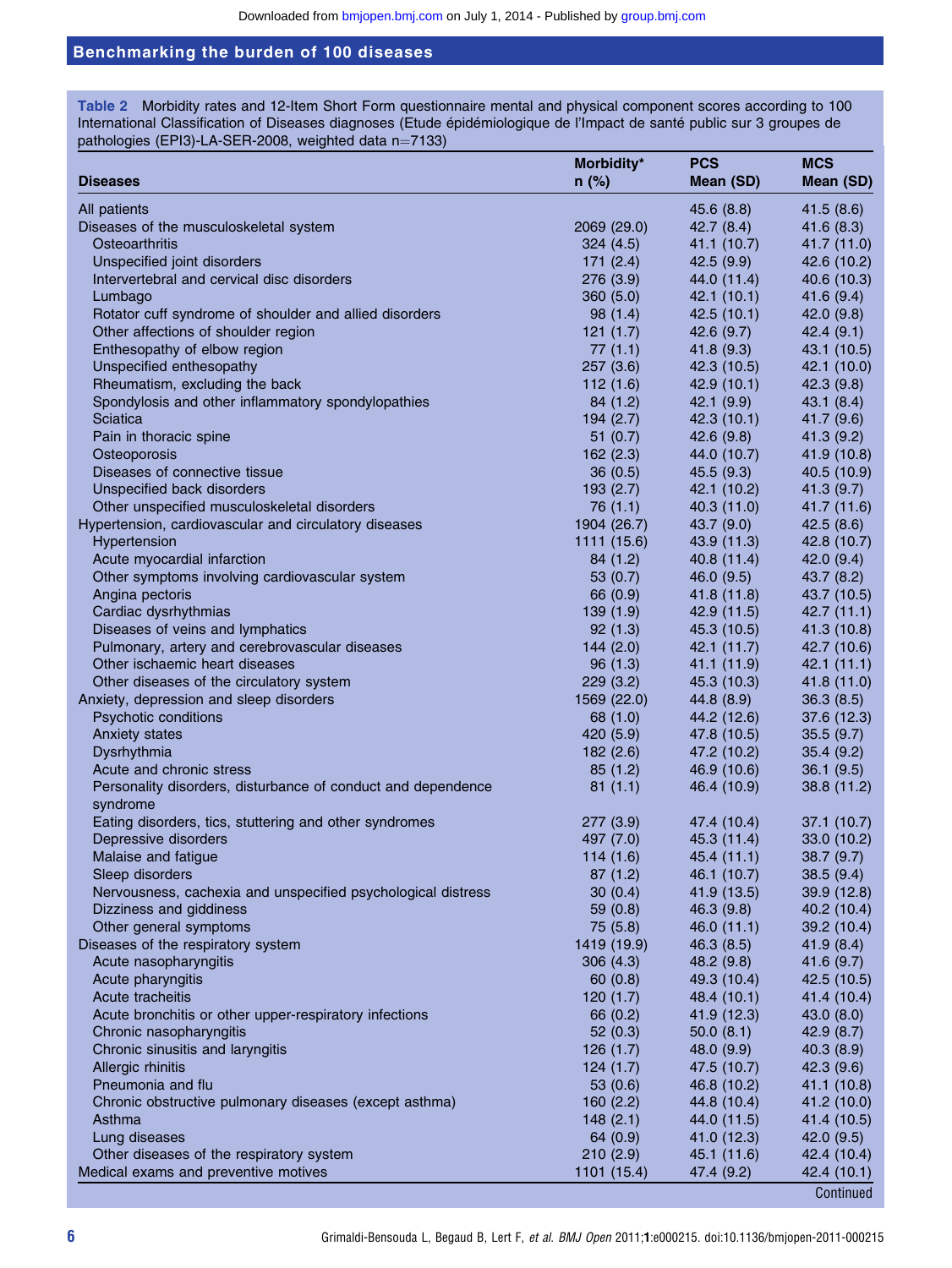| Table 2 | Continued |
|---------|-----------|
|         |           |

| $n$ (%)<br>Mean (SD)<br><b>Diseases</b><br>Mean (SD)<br>Medical exam: handicap influencing health status<br>41 (0.6)<br>45.9(9.4)<br>39.4 (12.6)<br>Medical exam: aftercare and specific procedures<br>285 (4.0)<br>45.9 (11.6)<br>41.2 (10.8)<br>Medical exam for health check-up<br>286(4.0)<br>46.9 (11.3)<br>43.1 (10.8)<br>Laboratories findings<br>53(0.7)<br>42.9 (10.9)<br>48.5(9.8)<br>Vaccination<br>121(1.7)<br>50.2(11.0)<br>42.6 (10.5)<br>Pregnancy follow-up<br>122(1.7)<br>41.8 (10.4)<br>47.4 (11.8)<br>Administrative purposes<br>380(5.3)<br>47.2 (11.7)<br>42.5(9.9)<br>Diabetes, thyroid gland and other endocrine disorders<br>785 (11.0)<br>43.9(8.6)<br>41.5(8.1)<br>Hypothyroidism<br>187(2.6)<br>45.3 (11.0)<br>39.6(10.9)<br>Goitre<br>45(0.6)<br>46.5(9.3)<br>41.3 (9.8)<br>Diabetes mellitus<br>312(4.4)<br>42.9 (11.2)<br>42.0 (10.5)<br>Diseases of other endocrine glands<br>78 (1.1)<br>43.9 (11.9)<br>41.0 (10.8)<br>Other thyroid disorders<br>52(0.7)<br>45.7 (10.8)<br>40.0(10.1)<br>Obesity and dyslipidaemia<br>742 (10.4)<br>42.0(8.9)<br>45.2(9.1)<br>Hypercholesterolaemia<br>266 (3.7)<br>45.1 (10.9)<br>42.6 (10.2)<br>Unspecified disorder of lipoid metabolism<br>135(1.9)<br>42.8(9.2)<br>45.5 (10.5)<br>Overweight, obesity and other hyperalimentation<br>169(2.4)<br>47.6 (11.4)<br>40.2 (10.4)<br>Other hyperlipidaemia<br>105(1.1)<br>42.4 (10.6)<br>45.6 (11.3)<br>Other symptoms concerning nutrition, metabolism and<br>70(1.0)<br>40.3 (10.4)<br>48.6 (10.1)<br>development<br>Diseases of the digestive system<br>742 (10.4)<br>45.9(8.4)<br>39.9(8.4)<br>Oesophageal diseases<br>81(1.1)<br>41.5 (9.8)<br>44.3 (10.3)<br>Diseases of stomach<br>121(1.7)<br>40.1(9.7)<br>45.6 (10.0)<br>Diseases of intestines and peritoneum<br>72 (1.0)<br>45.1 (10.1)<br>40.2(9.9)<br>Symptoms involving the abdomen<br>161(2.3)<br>46.9 (10.4)<br>39.9 (11.0)<br>Non-infectious enteritis and colitis<br>105(1.5)<br>41.8 (9.9)<br>47.5 (9.5)<br>Diseases of oral cavity, salivary glands and jaws<br>39(0.5)<br>49.0(8.8)<br>40.3 (10.0)<br>Appendicitis and hernia<br>43 (0.6)<br>44.1 (10.6)<br>40.0 (10.2)<br>Other diseases of the digestive system<br>144(2.0)<br>39.7 (9.9)<br>44.8 (10.8)<br>Diseases of the nervous system, head and neck<br>449 (6.3)<br>43.3(9.4)<br>39.6(9.1)<br>Disorders of the central nervous system<br>95(1.3)<br>41.3 (13.6)<br>42.2 (11.2)<br>Migraine<br>114(1.6)<br>46.6 (10.2)<br>39.7(10.1)<br>Symptoms involving the head and neck<br>96(1.3)<br>40.8 (10.2)<br>46.3 (10.8)<br>Diseases of the eye<br>37.4 (10.6)<br>54 (0.7)<br>51.8(9.9)<br>Diseases of the ear and mastoid processes<br>112(1.6)<br>41.6 (11.0)<br>46.9 (10.8)<br>Other disorders of the nervous system and sense organs<br>145(2.0)<br>44.6 (10.3)<br>39.9 (10.6)<br>Diseases of the genitourinary system<br>400(5.6)<br>45.5(9.6)<br>41.5(8.9)<br>Cystitis<br>115(1.6)<br>47.9 (11.5)<br>40.3 (10.2)<br>Diseases of male genital organs<br>85(1.2)<br>46.0 (10.9)<br>43.0 (11.0)<br>Diseases of female genital organs<br>139(1.9)<br>48.4 (11.3)<br>39.8 (10.8)<br>Nephrosis and nephritis<br>86 (1.2)<br>44.8 (11.6)<br>41.7 (10.6)<br>Complications of pregnancy and congenital anomalies<br>42(0.6)<br>43.5 (12.8)<br>40.4 (10.5)<br>Injury and poisoning<br>342 (4.8)<br>43.5(8.3)<br>43.5(9.2)<br>Fractures, sprains and dislocations<br>103(1.4)<br>41.9 (10.5)<br>45.3 (9.7)<br>Traumas and injuries to organs<br>54(0.8)<br>44.3 (12.9)<br>44.1 (11.4)<br>Burns and amputations<br>62(0.9)<br>44.4 (11.6)<br>43.1 (10.4)<br>Intoxications and allergies to toxic drugs<br>108(1.5)<br>47.3 (11.6)<br>41.5 (10.7)<br>Poisoning, other allergy and side effect of surgery<br>55(0.8)<br>44.3 (11.1)<br>40.3(9.3)<br>Cancer and infrequent diseases<br>289(4.1)<br>42.0(9.3)<br>40.4 (8.5)<br>Neoplasms<br>174(2.4)<br>41.8 (11.6)<br>40.7 (10.6)<br>Benign tumours<br>54(0.8)<br>44.7 (10.9)<br>40.8 (10.7)<br><b>Blood diseases</b><br>56(0.8)<br>41.2 (9.5)<br>45.3 (11.1)<br>Skin and subcutaneous tissue diseases<br>243(3.4)<br>41.7 (9.6)<br>48.8 (7.8)<br>Infections of skin and subcutaneous tissue<br>55(0.8)<br>46.1 (11.0)<br>40.4 (11.3)<br>Inflammatory conditions of skin and subcutaneous tissue<br>42.2 (10.4)<br>163(2.3)<br>47.3 (9.9)<br>Other diseases of skin and subcutaneous tissue<br>89(1.2)<br>49.7 (8.5)<br>40.1 (11.0)<br>Infectious diseases<br>228 (3.2)<br>47.1 (7.6)<br>40.7 $(7.1)$<br><b>Parasitic diseases</b><br>76(1.1)<br>47.1 (11.1)<br>42.1 (10.7) | Morbidity* | <b>PCS</b> | <b>MCS</b> |
|-------------------------------------------------------------------------------------------------------------------------------------------------------------------------------------------------------------------------------------------------------------------------------------------------------------------------------------------------------------------------------------------------------------------------------------------------------------------------------------------------------------------------------------------------------------------------------------------------------------------------------------------------------------------------------------------------------------------------------------------------------------------------------------------------------------------------------------------------------------------------------------------------------------------------------------------------------------------------------------------------------------------------------------------------------------------------------------------------------------------------------------------------------------------------------------------------------------------------------------------------------------------------------------------------------------------------------------------------------------------------------------------------------------------------------------------------------------------------------------------------------------------------------------------------------------------------------------------------------------------------------------------------------------------------------------------------------------------------------------------------------------------------------------------------------------------------------------------------------------------------------------------------------------------------------------------------------------------------------------------------------------------------------------------------------------------------------------------------------------------------------------------------------------------------------------------------------------------------------------------------------------------------------------------------------------------------------------------------------------------------------------------------------------------------------------------------------------------------------------------------------------------------------------------------------------------------------------------------------------------------------------------------------------------------------------------------------------------------------------------------------------------------------------------------------------------------------------------------------------------------------------------------------------------------------------------------------------------------------------------------------------------------------------------------------------------------------------------------------------------------------------------------------------------------------------------------------------------------------------------------------------------------------------------------------------------------------------------------------------------------------------------------------------------------------------------------------------------------------------------------------------------------------------------------------------------------------------------------------------------------------------------------------------------------------------------------------------------------------------------------------------------------------------------------------------------------------------------------------------------------------------------------------------------------------------------------------------------------------------------------------------------------------------------------------------------------------------------------------------------------------------------------------------------------------------------------------------------------------------------------------------------------------------------------------------------------------------------------------------------------------------------------------------------------------------------------------------------------------------------------------------------------------------------------------------|------------|------------|------------|
|                                                                                                                                                                                                                                                                                                                                                                                                                                                                                                                                                                                                                                                                                                                                                                                                                                                                                                                                                                                                                                                                                                                                                                                                                                                                                                                                                                                                                                                                                                                                                                                                                                                                                                                                                                                                                                                                                                                                                                                                                                                                                                                                                                                                                                                                                                                                                                                                                                                                                                                                                                                                                                                                                                                                                                                                                                                                                                                                                                                                                                                                                                                                                                                                                                                                                                                                                                                                                                                                                                                                                                                                                                                                                                                                                                                                                                                                                                                                                                                                                                                                                                                                                                                                                                                                                                                                                                                                                                                                                                                                                             |            |            |            |
|                                                                                                                                                                                                                                                                                                                                                                                                                                                                                                                                                                                                                                                                                                                                                                                                                                                                                                                                                                                                                                                                                                                                                                                                                                                                                                                                                                                                                                                                                                                                                                                                                                                                                                                                                                                                                                                                                                                                                                                                                                                                                                                                                                                                                                                                                                                                                                                                                                                                                                                                                                                                                                                                                                                                                                                                                                                                                                                                                                                                                                                                                                                                                                                                                                                                                                                                                                                                                                                                                                                                                                                                                                                                                                                                                                                                                                                                                                                                                                                                                                                                                                                                                                                                                                                                                                                                                                                                                                                                                                                                                             |            |            |            |
|                                                                                                                                                                                                                                                                                                                                                                                                                                                                                                                                                                                                                                                                                                                                                                                                                                                                                                                                                                                                                                                                                                                                                                                                                                                                                                                                                                                                                                                                                                                                                                                                                                                                                                                                                                                                                                                                                                                                                                                                                                                                                                                                                                                                                                                                                                                                                                                                                                                                                                                                                                                                                                                                                                                                                                                                                                                                                                                                                                                                                                                                                                                                                                                                                                                                                                                                                                                                                                                                                                                                                                                                                                                                                                                                                                                                                                                                                                                                                                                                                                                                                                                                                                                                                                                                                                                                                                                                                                                                                                                                                             |            |            |            |
|                                                                                                                                                                                                                                                                                                                                                                                                                                                                                                                                                                                                                                                                                                                                                                                                                                                                                                                                                                                                                                                                                                                                                                                                                                                                                                                                                                                                                                                                                                                                                                                                                                                                                                                                                                                                                                                                                                                                                                                                                                                                                                                                                                                                                                                                                                                                                                                                                                                                                                                                                                                                                                                                                                                                                                                                                                                                                                                                                                                                                                                                                                                                                                                                                                                                                                                                                                                                                                                                                                                                                                                                                                                                                                                                                                                                                                                                                                                                                                                                                                                                                                                                                                                                                                                                                                                                                                                                                                                                                                                                                             |            |            |            |
|                                                                                                                                                                                                                                                                                                                                                                                                                                                                                                                                                                                                                                                                                                                                                                                                                                                                                                                                                                                                                                                                                                                                                                                                                                                                                                                                                                                                                                                                                                                                                                                                                                                                                                                                                                                                                                                                                                                                                                                                                                                                                                                                                                                                                                                                                                                                                                                                                                                                                                                                                                                                                                                                                                                                                                                                                                                                                                                                                                                                                                                                                                                                                                                                                                                                                                                                                                                                                                                                                                                                                                                                                                                                                                                                                                                                                                                                                                                                                                                                                                                                                                                                                                                                                                                                                                                                                                                                                                                                                                                                                             |            |            |            |
|                                                                                                                                                                                                                                                                                                                                                                                                                                                                                                                                                                                                                                                                                                                                                                                                                                                                                                                                                                                                                                                                                                                                                                                                                                                                                                                                                                                                                                                                                                                                                                                                                                                                                                                                                                                                                                                                                                                                                                                                                                                                                                                                                                                                                                                                                                                                                                                                                                                                                                                                                                                                                                                                                                                                                                                                                                                                                                                                                                                                                                                                                                                                                                                                                                                                                                                                                                                                                                                                                                                                                                                                                                                                                                                                                                                                                                                                                                                                                                                                                                                                                                                                                                                                                                                                                                                                                                                                                                                                                                                                                             |            |            |            |
|                                                                                                                                                                                                                                                                                                                                                                                                                                                                                                                                                                                                                                                                                                                                                                                                                                                                                                                                                                                                                                                                                                                                                                                                                                                                                                                                                                                                                                                                                                                                                                                                                                                                                                                                                                                                                                                                                                                                                                                                                                                                                                                                                                                                                                                                                                                                                                                                                                                                                                                                                                                                                                                                                                                                                                                                                                                                                                                                                                                                                                                                                                                                                                                                                                                                                                                                                                                                                                                                                                                                                                                                                                                                                                                                                                                                                                                                                                                                                                                                                                                                                                                                                                                                                                                                                                                                                                                                                                                                                                                                                             |            |            |            |
|                                                                                                                                                                                                                                                                                                                                                                                                                                                                                                                                                                                                                                                                                                                                                                                                                                                                                                                                                                                                                                                                                                                                                                                                                                                                                                                                                                                                                                                                                                                                                                                                                                                                                                                                                                                                                                                                                                                                                                                                                                                                                                                                                                                                                                                                                                                                                                                                                                                                                                                                                                                                                                                                                                                                                                                                                                                                                                                                                                                                                                                                                                                                                                                                                                                                                                                                                                                                                                                                                                                                                                                                                                                                                                                                                                                                                                                                                                                                                                                                                                                                                                                                                                                                                                                                                                                                                                                                                                                                                                                                                             |            |            |            |
|                                                                                                                                                                                                                                                                                                                                                                                                                                                                                                                                                                                                                                                                                                                                                                                                                                                                                                                                                                                                                                                                                                                                                                                                                                                                                                                                                                                                                                                                                                                                                                                                                                                                                                                                                                                                                                                                                                                                                                                                                                                                                                                                                                                                                                                                                                                                                                                                                                                                                                                                                                                                                                                                                                                                                                                                                                                                                                                                                                                                                                                                                                                                                                                                                                                                                                                                                                                                                                                                                                                                                                                                                                                                                                                                                                                                                                                                                                                                                                                                                                                                                                                                                                                                                                                                                                                                                                                                                                                                                                                                                             |            |            |            |
|                                                                                                                                                                                                                                                                                                                                                                                                                                                                                                                                                                                                                                                                                                                                                                                                                                                                                                                                                                                                                                                                                                                                                                                                                                                                                                                                                                                                                                                                                                                                                                                                                                                                                                                                                                                                                                                                                                                                                                                                                                                                                                                                                                                                                                                                                                                                                                                                                                                                                                                                                                                                                                                                                                                                                                                                                                                                                                                                                                                                                                                                                                                                                                                                                                                                                                                                                                                                                                                                                                                                                                                                                                                                                                                                                                                                                                                                                                                                                                                                                                                                                                                                                                                                                                                                                                                                                                                                                                                                                                                                                             |            |            |            |
|                                                                                                                                                                                                                                                                                                                                                                                                                                                                                                                                                                                                                                                                                                                                                                                                                                                                                                                                                                                                                                                                                                                                                                                                                                                                                                                                                                                                                                                                                                                                                                                                                                                                                                                                                                                                                                                                                                                                                                                                                                                                                                                                                                                                                                                                                                                                                                                                                                                                                                                                                                                                                                                                                                                                                                                                                                                                                                                                                                                                                                                                                                                                                                                                                                                                                                                                                                                                                                                                                                                                                                                                                                                                                                                                                                                                                                                                                                                                                                                                                                                                                                                                                                                                                                                                                                                                                                                                                                                                                                                                                             |            |            |            |
|                                                                                                                                                                                                                                                                                                                                                                                                                                                                                                                                                                                                                                                                                                                                                                                                                                                                                                                                                                                                                                                                                                                                                                                                                                                                                                                                                                                                                                                                                                                                                                                                                                                                                                                                                                                                                                                                                                                                                                                                                                                                                                                                                                                                                                                                                                                                                                                                                                                                                                                                                                                                                                                                                                                                                                                                                                                                                                                                                                                                                                                                                                                                                                                                                                                                                                                                                                                                                                                                                                                                                                                                                                                                                                                                                                                                                                                                                                                                                                                                                                                                                                                                                                                                                                                                                                                                                                                                                                                                                                                                                             |            |            |            |
|                                                                                                                                                                                                                                                                                                                                                                                                                                                                                                                                                                                                                                                                                                                                                                                                                                                                                                                                                                                                                                                                                                                                                                                                                                                                                                                                                                                                                                                                                                                                                                                                                                                                                                                                                                                                                                                                                                                                                                                                                                                                                                                                                                                                                                                                                                                                                                                                                                                                                                                                                                                                                                                                                                                                                                                                                                                                                                                                                                                                                                                                                                                                                                                                                                                                                                                                                                                                                                                                                                                                                                                                                                                                                                                                                                                                                                                                                                                                                                                                                                                                                                                                                                                                                                                                                                                                                                                                                                                                                                                                                             |            |            |            |
|                                                                                                                                                                                                                                                                                                                                                                                                                                                                                                                                                                                                                                                                                                                                                                                                                                                                                                                                                                                                                                                                                                                                                                                                                                                                                                                                                                                                                                                                                                                                                                                                                                                                                                                                                                                                                                                                                                                                                                                                                                                                                                                                                                                                                                                                                                                                                                                                                                                                                                                                                                                                                                                                                                                                                                                                                                                                                                                                                                                                                                                                                                                                                                                                                                                                                                                                                                                                                                                                                                                                                                                                                                                                                                                                                                                                                                                                                                                                                                                                                                                                                                                                                                                                                                                                                                                                                                                                                                                                                                                                                             |            |            |            |
|                                                                                                                                                                                                                                                                                                                                                                                                                                                                                                                                                                                                                                                                                                                                                                                                                                                                                                                                                                                                                                                                                                                                                                                                                                                                                                                                                                                                                                                                                                                                                                                                                                                                                                                                                                                                                                                                                                                                                                                                                                                                                                                                                                                                                                                                                                                                                                                                                                                                                                                                                                                                                                                                                                                                                                                                                                                                                                                                                                                                                                                                                                                                                                                                                                                                                                                                                                                                                                                                                                                                                                                                                                                                                                                                                                                                                                                                                                                                                                                                                                                                                                                                                                                                                                                                                                                                                                                                                                                                                                                                                             |            |            |            |
|                                                                                                                                                                                                                                                                                                                                                                                                                                                                                                                                                                                                                                                                                                                                                                                                                                                                                                                                                                                                                                                                                                                                                                                                                                                                                                                                                                                                                                                                                                                                                                                                                                                                                                                                                                                                                                                                                                                                                                                                                                                                                                                                                                                                                                                                                                                                                                                                                                                                                                                                                                                                                                                                                                                                                                                                                                                                                                                                                                                                                                                                                                                                                                                                                                                                                                                                                                                                                                                                                                                                                                                                                                                                                                                                                                                                                                                                                                                                                                                                                                                                                                                                                                                                                                                                                                                                                                                                                                                                                                                                                             |            |            |            |
|                                                                                                                                                                                                                                                                                                                                                                                                                                                                                                                                                                                                                                                                                                                                                                                                                                                                                                                                                                                                                                                                                                                                                                                                                                                                                                                                                                                                                                                                                                                                                                                                                                                                                                                                                                                                                                                                                                                                                                                                                                                                                                                                                                                                                                                                                                                                                                                                                                                                                                                                                                                                                                                                                                                                                                                                                                                                                                                                                                                                                                                                                                                                                                                                                                                                                                                                                                                                                                                                                                                                                                                                                                                                                                                                                                                                                                                                                                                                                                                                                                                                                                                                                                                                                                                                                                                                                                                                                                                                                                                                                             |            |            |            |
|                                                                                                                                                                                                                                                                                                                                                                                                                                                                                                                                                                                                                                                                                                                                                                                                                                                                                                                                                                                                                                                                                                                                                                                                                                                                                                                                                                                                                                                                                                                                                                                                                                                                                                                                                                                                                                                                                                                                                                                                                                                                                                                                                                                                                                                                                                                                                                                                                                                                                                                                                                                                                                                                                                                                                                                                                                                                                                                                                                                                                                                                                                                                                                                                                                                                                                                                                                                                                                                                                                                                                                                                                                                                                                                                                                                                                                                                                                                                                                                                                                                                                                                                                                                                                                                                                                                                                                                                                                                                                                                                                             |            |            |            |
|                                                                                                                                                                                                                                                                                                                                                                                                                                                                                                                                                                                                                                                                                                                                                                                                                                                                                                                                                                                                                                                                                                                                                                                                                                                                                                                                                                                                                                                                                                                                                                                                                                                                                                                                                                                                                                                                                                                                                                                                                                                                                                                                                                                                                                                                                                                                                                                                                                                                                                                                                                                                                                                                                                                                                                                                                                                                                                                                                                                                                                                                                                                                                                                                                                                                                                                                                                                                                                                                                                                                                                                                                                                                                                                                                                                                                                                                                                                                                                                                                                                                                                                                                                                                                                                                                                                                                                                                                                                                                                                                                             |            |            |            |
|                                                                                                                                                                                                                                                                                                                                                                                                                                                                                                                                                                                                                                                                                                                                                                                                                                                                                                                                                                                                                                                                                                                                                                                                                                                                                                                                                                                                                                                                                                                                                                                                                                                                                                                                                                                                                                                                                                                                                                                                                                                                                                                                                                                                                                                                                                                                                                                                                                                                                                                                                                                                                                                                                                                                                                                                                                                                                                                                                                                                                                                                                                                                                                                                                                                                                                                                                                                                                                                                                                                                                                                                                                                                                                                                                                                                                                                                                                                                                                                                                                                                                                                                                                                                                                                                                                                                                                                                                                                                                                                                                             |            |            |            |
|                                                                                                                                                                                                                                                                                                                                                                                                                                                                                                                                                                                                                                                                                                                                                                                                                                                                                                                                                                                                                                                                                                                                                                                                                                                                                                                                                                                                                                                                                                                                                                                                                                                                                                                                                                                                                                                                                                                                                                                                                                                                                                                                                                                                                                                                                                                                                                                                                                                                                                                                                                                                                                                                                                                                                                                                                                                                                                                                                                                                                                                                                                                                                                                                                                                                                                                                                                                                                                                                                                                                                                                                                                                                                                                                                                                                                                                                                                                                                                                                                                                                                                                                                                                                                                                                                                                                                                                                                                                                                                                                                             |            |            |            |
|                                                                                                                                                                                                                                                                                                                                                                                                                                                                                                                                                                                                                                                                                                                                                                                                                                                                                                                                                                                                                                                                                                                                                                                                                                                                                                                                                                                                                                                                                                                                                                                                                                                                                                                                                                                                                                                                                                                                                                                                                                                                                                                                                                                                                                                                                                                                                                                                                                                                                                                                                                                                                                                                                                                                                                                                                                                                                                                                                                                                                                                                                                                                                                                                                                                                                                                                                                                                                                                                                                                                                                                                                                                                                                                                                                                                                                                                                                                                                                                                                                                                                                                                                                                                                                                                                                                                                                                                                                                                                                                                                             |            |            |            |
|                                                                                                                                                                                                                                                                                                                                                                                                                                                                                                                                                                                                                                                                                                                                                                                                                                                                                                                                                                                                                                                                                                                                                                                                                                                                                                                                                                                                                                                                                                                                                                                                                                                                                                                                                                                                                                                                                                                                                                                                                                                                                                                                                                                                                                                                                                                                                                                                                                                                                                                                                                                                                                                                                                                                                                                                                                                                                                                                                                                                                                                                                                                                                                                                                                                                                                                                                                                                                                                                                                                                                                                                                                                                                                                                                                                                                                                                                                                                                                                                                                                                                                                                                                                                                                                                                                                                                                                                                                                                                                                                                             |            |            |            |
|                                                                                                                                                                                                                                                                                                                                                                                                                                                                                                                                                                                                                                                                                                                                                                                                                                                                                                                                                                                                                                                                                                                                                                                                                                                                                                                                                                                                                                                                                                                                                                                                                                                                                                                                                                                                                                                                                                                                                                                                                                                                                                                                                                                                                                                                                                                                                                                                                                                                                                                                                                                                                                                                                                                                                                                                                                                                                                                                                                                                                                                                                                                                                                                                                                                                                                                                                                                                                                                                                                                                                                                                                                                                                                                                                                                                                                                                                                                                                                                                                                                                                                                                                                                                                                                                                                                                                                                                                                                                                                                                                             |            |            |            |
|                                                                                                                                                                                                                                                                                                                                                                                                                                                                                                                                                                                                                                                                                                                                                                                                                                                                                                                                                                                                                                                                                                                                                                                                                                                                                                                                                                                                                                                                                                                                                                                                                                                                                                                                                                                                                                                                                                                                                                                                                                                                                                                                                                                                                                                                                                                                                                                                                                                                                                                                                                                                                                                                                                                                                                                                                                                                                                                                                                                                                                                                                                                                                                                                                                                                                                                                                                                                                                                                                                                                                                                                                                                                                                                                                                                                                                                                                                                                                                                                                                                                                                                                                                                                                                                                                                                                                                                                                                                                                                                                                             |            |            |            |
|                                                                                                                                                                                                                                                                                                                                                                                                                                                                                                                                                                                                                                                                                                                                                                                                                                                                                                                                                                                                                                                                                                                                                                                                                                                                                                                                                                                                                                                                                                                                                                                                                                                                                                                                                                                                                                                                                                                                                                                                                                                                                                                                                                                                                                                                                                                                                                                                                                                                                                                                                                                                                                                                                                                                                                                                                                                                                                                                                                                                                                                                                                                                                                                                                                                                                                                                                                                                                                                                                                                                                                                                                                                                                                                                                                                                                                                                                                                                                                                                                                                                                                                                                                                                                                                                                                                                                                                                                                                                                                                                                             |            |            |            |
|                                                                                                                                                                                                                                                                                                                                                                                                                                                                                                                                                                                                                                                                                                                                                                                                                                                                                                                                                                                                                                                                                                                                                                                                                                                                                                                                                                                                                                                                                                                                                                                                                                                                                                                                                                                                                                                                                                                                                                                                                                                                                                                                                                                                                                                                                                                                                                                                                                                                                                                                                                                                                                                                                                                                                                                                                                                                                                                                                                                                                                                                                                                                                                                                                                                                                                                                                                                                                                                                                                                                                                                                                                                                                                                                                                                                                                                                                                                                                                                                                                                                                                                                                                                                                                                                                                                                                                                                                                                                                                                                                             |            |            |            |
|                                                                                                                                                                                                                                                                                                                                                                                                                                                                                                                                                                                                                                                                                                                                                                                                                                                                                                                                                                                                                                                                                                                                                                                                                                                                                                                                                                                                                                                                                                                                                                                                                                                                                                                                                                                                                                                                                                                                                                                                                                                                                                                                                                                                                                                                                                                                                                                                                                                                                                                                                                                                                                                                                                                                                                                                                                                                                                                                                                                                                                                                                                                                                                                                                                                                                                                                                                                                                                                                                                                                                                                                                                                                                                                                                                                                                                                                                                                                                                                                                                                                                                                                                                                                                                                                                                                                                                                                                                                                                                                                                             |            |            |            |
|                                                                                                                                                                                                                                                                                                                                                                                                                                                                                                                                                                                                                                                                                                                                                                                                                                                                                                                                                                                                                                                                                                                                                                                                                                                                                                                                                                                                                                                                                                                                                                                                                                                                                                                                                                                                                                                                                                                                                                                                                                                                                                                                                                                                                                                                                                                                                                                                                                                                                                                                                                                                                                                                                                                                                                                                                                                                                                                                                                                                                                                                                                                                                                                                                                                                                                                                                                                                                                                                                                                                                                                                                                                                                                                                                                                                                                                                                                                                                                                                                                                                                                                                                                                                                                                                                                                                                                                                                                                                                                                                                             |            |            |            |
|                                                                                                                                                                                                                                                                                                                                                                                                                                                                                                                                                                                                                                                                                                                                                                                                                                                                                                                                                                                                                                                                                                                                                                                                                                                                                                                                                                                                                                                                                                                                                                                                                                                                                                                                                                                                                                                                                                                                                                                                                                                                                                                                                                                                                                                                                                                                                                                                                                                                                                                                                                                                                                                                                                                                                                                                                                                                                                                                                                                                                                                                                                                                                                                                                                                                                                                                                                                                                                                                                                                                                                                                                                                                                                                                                                                                                                                                                                                                                                                                                                                                                                                                                                                                                                                                                                                                                                                                                                                                                                                                                             |            |            |            |
|                                                                                                                                                                                                                                                                                                                                                                                                                                                                                                                                                                                                                                                                                                                                                                                                                                                                                                                                                                                                                                                                                                                                                                                                                                                                                                                                                                                                                                                                                                                                                                                                                                                                                                                                                                                                                                                                                                                                                                                                                                                                                                                                                                                                                                                                                                                                                                                                                                                                                                                                                                                                                                                                                                                                                                                                                                                                                                                                                                                                                                                                                                                                                                                                                                                                                                                                                                                                                                                                                                                                                                                                                                                                                                                                                                                                                                                                                                                                                                                                                                                                                                                                                                                                                                                                                                                                                                                                                                                                                                                                                             |            |            |            |
|                                                                                                                                                                                                                                                                                                                                                                                                                                                                                                                                                                                                                                                                                                                                                                                                                                                                                                                                                                                                                                                                                                                                                                                                                                                                                                                                                                                                                                                                                                                                                                                                                                                                                                                                                                                                                                                                                                                                                                                                                                                                                                                                                                                                                                                                                                                                                                                                                                                                                                                                                                                                                                                                                                                                                                                                                                                                                                                                                                                                                                                                                                                                                                                                                                                                                                                                                                                                                                                                                                                                                                                                                                                                                                                                                                                                                                                                                                                                                                                                                                                                                                                                                                                                                                                                                                                                                                                                                                                                                                                                                             |            |            |            |
|                                                                                                                                                                                                                                                                                                                                                                                                                                                                                                                                                                                                                                                                                                                                                                                                                                                                                                                                                                                                                                                                                                                                                                                                                                                                                                                                                                                                                                                                                                                                                                                                                                                                                                                                                                                                                                                                                                                                                                                                                                                                                                                                                                                                                                                                                                                                                                                                                                                                                                                                                                                                                                                                                                                                                                                                                                                                                                                                                                                                                                                                                                                                                                                                                                                                                                                                                                                                                                                                                                                                                                                                                                                                                                                                                                                                                                                                                                                                                                                                                                                                                                                                                                                                                                                                                                                                                                                                                                                                                                                                                             |            |            |            |
|                                                                                                                                                                                                                                                                                                                                                                                                                                                                                                                                                                                                                                                                                                                                                                                                                                                                                                                                                                                                                                                                                                                                                                                                                                                                                                                                                                                                                                                                                                                                                                                                                                                                                                                                                                                                                                                                                                                                                                                                                                                                                                                                                                                                                                                                                                                                                                                                                                                                                                                                                                                                                                                                                                                                                                                                                                                                                                                                                                                                                                                                                                                                                                                                                                                                                                                                                                                                                                                                                                                                                                                                                                                                                                                                                                                                                                                                                                                                                                                                                                                                                                                                                                                                                                                                                                                                                                                                                                                                                                                                                             |            |            |            |
|                                                                                                                                                                                                                                                                                                                                                                                                                                                                                                                                                                                                                                                                                                                                                                                                                                                                                                                                                                                                                                                                                                                                                                                                                                                                                                                                                                                                                                                                                                                                                                                                                                                                                                                                                                                                                                                                                                                                                                                                                                                                                                                                                                                                                                                                                                                                                                                                                                                                                                                                                                                                                                                                                                                                                                                                                                                                                                                                                                                                                                                                                                                                                                                                                                                                                                                                                                                                                                                                                                                                                                                                                                                                                                                                                                                                                                                                                                                                                                                                                                                                                                                                                                                                                                                                                                                                                                                                                                                                                                                                                             |            |            |            |
|                                                                                                                                                                                                                                                                                                                                                                                                                                                                                                                                                                                                                                                                                                                                                                                                                                                                                                                                                                                                                                                                                                                                                                                                                                                                                                                                                                                                                                                                                                                                                                                                                                                                                                                                                                                                                                                                                                                                                                                                                                                                                                                                                                                                                                                                                                                                                                                                                                                                                                                                                                                                                                                                                                                                                                                                                                                                                                                                                                                                                                                                                                                                                                                                                                                                                                                                                                                                                                                                                                                                                                                                                                                                                                                                                                                                                                                                                                                                                                                                                                                                                                                                                                                                                                                                                                                                                                                                                                                                                                                                                             |            |            |            |
|                                                                                                                                                                                                                                                                                                                                                                                                                                                                                                                                                                                                                                                                                                                                                                                                                                                                                                                                                                                                                                                                                                                                                                                                                                                                                                                                                                                                                                                                                                                                                                                                                                                                                                                                                                                                                                                                                                                                                                                                                                                                                                                                                                                                                                                                                                                                                                                                                                                                                                                                                                                                                                                                                                                                                                                                                                                                                                                                                                                                                                                                                                                                                                                                                                                                                                                                                                                                                                                                                                                                                                                                                                                                                                                                                                                                                                                                                                                                                                                                                                                                                                                                                                                                                                                                                                                                                                                                                                                                                                                                                             |            |            |            |
|                                                                                                                                                                                                                                                                                                                                                                                                                                                                                                                                                                                                                                                                                                                                                                                                                                                                                                                                                                                                                                                                                                                                                                                                                                                                                                                                                                                                                                                                                                                                                                                                                                                                                                                                                                                                                                                                                                                                                                                                                                                                                                                                                                                                                                                                                                                                                                                                                                                                                                                                                                                                                                                                                                                                                                                                                                                                                                                                                                                                                                                                                                                                                                                                                                                                                                                                                                                                                                                                                                                                                                                                                                                                                                                                                                                                                                                                                                                                                                                                                                                                                                                                                                                                                                                                                                                                                                                                                                                                                                                                                             |            |            |            |
|                                                                                                                                                                                                                                                                                                                                                                                                                                                                                                                                                                                                                                                                                                                                                                                                                                                                                                                                                                                                                                                                                                                                                                                                                                                                                                                                                                                                                                                                                                                                                                                                                                                                                                                                                                                                                                                                                                                                                                                                                                                                                                                                                                                                                                                                                                                                                                                                                                                                                                                                                                                                                                                                                                                                                                                                                                                                                                                                                                                                                                                                                                                                                                                                                                                                                                                                                                                                                                                                                                                                                                                                                                                                                                                                                                                                                                                                                                                                                                                                                                                                                                                                                                                                                                                                                                                                                                                                                                                                                                                                                             |            |            |            |
|                                                                                                                                                                                                                                                                                                                                                                                                                                                                                                                                                                                                                                                                                                                                                                                                                                                                                                                                                                                                                                                                                                                                                                                                                                                                                                                                                                                                                                                                                                                                                                                                                                                                                                                                                                                                                                                                                                                                                                                                                                                                                                                                                                                                                                                                                                                                                                                                                                                                                                                                                                                                                                                                                                                                                                                                                                                                                                                                                                                                                                                                                                                                                                                                                                                                                                                                                                                                                                                                                                                                                                                                                                                                                                                                                                                                                                                                                                                                                                                                                                                                                                                                                                                                                                                                                                                                                                                                                                                                                                                                                             |            |            |            |
|                                                                                                                                                                                                                                                                                                                                                                                                                                                                                                                                                                                                                                                                                                                                                                                                                                                                                                                                                                                                                                                                                                                                                                                                                                                                                                                                                                                                                                                                                                                                                                                                                                                                                                                                                                                                                                                                                                                                                                                                                                                                                                                                                                                                                                                                                                                                                                                                                                                                                                                                                                                                                                                                                                                                                                                                                                                                                                                                                                                                                                                                                                                                                                                                                                                                                                                                                                                                                                                                                                                                                                                                                                                                                                                                                                                                                                                                                                                                                                                                                                                                                                                                                                                                                                                                                                                                                                                                                                                                                                                                                             |            |            |            |
|                                                                                                                                                                                                                                                                                                                                                                                                                                                                                                                                                                                                                                                                                                                                                                                                                                                                                                                                                                                                                                                                                                                                                                                                                                                                                                                                                                                                                                                                                                                                                                                                                                                                                                                                                                                                                                                                                                                                                                                                                                                                                                                                                                                                                                                                                                                                                                                                                                                                                                                                                                                                                                                                                                                                                                                                                                                                                                                                                                                                                                                                                                                                                                                                                                                                                                                                                                                                                                                                                                                                                                                                                                                                                                                                                                                                                                                                                                                                                                                                                                                                                                                                                                                                                                                                                                                                                                                                                                                                                                                                                             |            |            |            |
|                                                                                                                                                                                                                                                                                                                                                                                                                                                                                                                                                                                                                                                                                                                                                                                                                                                                                                                                                                                                                                                                                                                                                                                                                                                                                                                                                                                                                                                                                                                                                                                                                                                                                                                                                                                                                                                                                                                                                                                                                                                                                                                                                                                                                                                                                                                                                                                                                                                                                                                                                                                                                                                                                                                                                                                                                                                                                                                                                                                                                                                                                                                                                                                                                                                                                                                                                                                                                                                                                                                                                                                                                                                                                                                                                                                                                                                                                                                                                                                                                                                                                                                                                                                                                                                                                                                                                                                                                                                                                                                                                             |            |            |            |
|                                                                                                                                                                                                                                                                                                                                                                                                                                                                                                                                                                                                                                                                                                                                                                                                                                                                                                                                                                                                                                                                                                                                                                                                                                                                                                                                                                                                                                                                                                                                                                                                                                                                                                                                                                                                                                                                                                                                                                                                                                                                                                                                                                                                                                                                                                                                                                                                                                                                                                                                                                                                                                                                                                                                                                                                                                                                                                                                                                                                                                                                                                                                                                                                                                                                                                                                                                                                                                                                                                                                                                                                                                                                                                                                                                                                                                                                                                                                                                                                                                                                                                                                                                                                                                                                                                                                                                                                                                                                                                                                                             |            |            |            |
|                                                                                                                                                                                                                                                                                                                                                                                                                                                                                                                                                                                                                                                                                                                                                                                                                                                                                                                                                                                                                                                                                                                                                                                                                                                                                                                                                                                                                                                                                                                                                                                                                                                                                                                                                                                                                                                                                                                                                                                                                                                                                                                                                                                                                                                                                                                                                                                                                                                                                                                                                                                                                                                                                                                                                                                                                                                                                                                                                                                                                                                                                                                                                                                                                                                                                                                                                                                                                                                                                                                                                                                                                                                                                                                                                                                                                                                                                                                                                                                                                                                                                                                                                                                                                                                                                                                                                                                                                                                                                                                                                             |            |            |            |
|                                                                                                                                                                                                                                                                                                                                                                                                                                                                                                                                                                                                                                                                                                                                                                                                                                                                                                                                                                                                                                                                                                                                                                                                                                                                                                                                                                                                                                                                                                                                                                                                                                                                                                                                                                                                                                                                                                                                                                                                                                                                                                                                                                                                                                                                                                                                                                                                                                                                                                                                                                                                                                                                                                                                                                                                                                                                                                                                                                                                                                                                                                                                                                                                                                                                                                                                                                                                                                                                                                                                                                                                                                                                                                                                                                                                                                                                                                                                                                                                                                                                                                                                                                                                                                                                                                                                                                                                                                                                                                                                                             |            |            |            |
|                                                                                                                                                                                                                                                                                                                                                                                                                                                                                                                                                                                                                                                                                                                                                                                                                                                                                                                                                                                                                                                                                                                                                                                                                                                                                                                                                                                                                                                                                                                                                                                                                                                                                                                                                                                                                                                                                                                                                                                                                                                                                                                                                                                                                                                                                                                                                                                                                                                                                                                                                                                                                                                                                                                                                                                                                                                                                                                                                                                                                                                                                                                                                                                                                                                                                                                                                                                                                                                                                                                                                                                                                                                                                                                                                                                                                                                                                                                                                                                                                                                                                                                                                                                                                                                                                                                                                                                                                                                                                                                                                             |            |            |            |
|                                                                                                                                                                                                                                                                                                                                                                                                                                                                                                                                                                                                                                                                                                                                                                                                                                                                                                                                                                                                                                                                                                                                                                                                                                                                                                                                                                                                                                                                                                                                                                                                                                                                                                                                                                                                                                                                                                                                                                                                                                                                                                                                                                                                                                                                                                                                                                                                                                                                                                                                                                                                                                                                                                                                                                                                                                                                                                                                                                                                                                                                                                                                                                                                                                                                                                                                                                                                                                                                                                                                                                                                                                                                                                                                                                                                                                                                                                                                                                                                                                                                                                                                                                                                                                                                                                                                                                                                                                                                                                                                                             |            |            |            |
|                                                                                                                                                                                                                                                                                                                                                                                                                                                                                                                                                                                                                                                                                                                                                                                                                                                                                                                                                                                                                                                                                                                                                                                                                                                                                                                                                                                                                                                                                                                                                                                                                                                                                                                                                                                                                                                                                                                                                                                                                                                                                                                                                                                                                                                                                                                                                                                                                                                                                                                                                                                                                                                                                                                                                                                                                                                                                                                                                                                                                                                                                                                                                                                                                                                                                                                                                                                                                                                                                                                                                                                                                                                                                                                                                                                                                                                                                                                                                                                                                                                                                                                                                                                                                                                                                                                                                                                                                                                                                                                                                             |            |            |            |
|                                                                                                                                                                                                                                                                                                                                                                                                                                                                                                                                                                                                                                                                                                                                                                                                                                                                                                                                                                                                                                                                                                                                                                                                                                                                                                                                                                                                                                                                                                                                                                                                                                                                                                                                                                                                                                                                                                                                                                                                                                                                                                                                                                                                                                                                                                                                                                                                                                                                                                                                                                                                                                                                                                                                                                                                                                                                                                                                                                                                                                                                                                                                                                                                                                                                                                                                                                                                                                                                                                                                                                                                                                                                                                                                                                                                                                                                                                                                                                                                                                                                                                                                                                                                                                                                                                                                                                                                                                                                                                                                                             |            |            |            |
|                                                                                                                                                                                                                                                                                                                                                                                                                                                                                                                                                                                                                                                                                                                                                                                                                                                                                                                                                                                                                                                                                                                                                                                                                                                                                                                                                                                                                                                                                                                                                                                                                                                                                                                                                                                                                                                                                                                                                                                                                                                                                                                                                                                                                                                                                                                                                                                                                                                                                                                                                                                                                                                                                                                                                                                                                                                                                                                                                                                                                                                                                                                                                                                                                                                                                                                                                                                                                                                                                                                                                                                                                                                                                                                                                                                                                                                                                                                                                                                                                                                                                                                                                                                                                                                                                                                                                                                                                                                                                                                                                             |            |            |            |
|                                                                                                                                                                                                                                                                                                                                                                                                                                                                                                                                                                                                                                                                                                                                                                                                                                                                                                                                                                                                                                                                                                                                                                                                                                                                                                                                                                                                                                                                                                                                                                                                                                                                                                                                                                                                                                                                                                                                                                                                                                                                                                                                                                                                                                                                                                                                                                                                                                                                                                                                                                                                                                                                                                                                                                                                                                                                                                                                                                                                                                                                                                                                                                                                                                                                                                                                                                                                                                                                                                                                                                                                                                                                                                                                                                                                                                                                                                                                                                                                                                                                                                                                                                                                                                                                                                                                                                                                                                                                                                                                                             |            |            |            |
|                                                                                                                                                                                                                                                                                                                                                                                                                                                                                                                                                                                                                                                                                                                                                                                                                                                                                                                                                                                                                                                                                                                                                                                                                                                                                                                                                                                                                                                                                                                                                                                                                                                                                                                                                                                                                                                                                                                                                                                                                                                                                                                                                                                                                                                                                                                                                                                                                                                                                                                                                                                                                                                                                                                                                                                                                                                                                                                                                                                                                                                                                                                                                                                                                                                                                                                                                                                                                                                                                                                                                                                                                                                                                                                                                                                                                                                                                                                                                                                                                                                                                                                                                                                                                                                                                                                                                                                                                                                                                                                                                             |            |            |            |
|                                                                                                                                                                                                                                                                                                                                                                                                                                                                                                                                                                                                                                                                                                                                                                                                                                                                                                                                                                                                                                                                                                                                                                                                                                                                                                                                                                                                                                                                                                                                                                                                                                                                                                                                                                                                                                                                                                                                                                                                                                                                                                                                                                                                                                                                                                                                                                                                                                                                                                                                                                                                                                                                                                                                                                                                                                                                                                                                                                                                                                                                                                                                                                                                                                                                                                                                                                                                                                                                                                                                                                                                                                                                                                                                                                                                                                                                                                                                                                                                                                                                                                                                                                                                                                                                                                                                                                                                                                                                                                                                                             |            |            |            |
|                                                                                                                                                                                                                                                                                                                                                                                                                                                                                                                                                                                                                                                                                                                                                                                                                                                                                                                                                                                                                                                                                                                                                                                                                                                                                                                                                                                                                                                                                                                                                                                                                                                                                                                                                                                                                                                                                                                                                                                                                                                                                                                                                                                                                                                                                                                                                                                                                                                                                                                                                                                                                                                                                                                                                                                                                                                                                                                                                                                                                                                                                                                                                                                                                                                                                                                                                                                                                                                                                                                                                                                                                                                                                                                                                                                                                                                                                                                                                                                                                                                                                                                                                                                                                                                                                                                                                                                                                                                                                                                                                             |            |            |            |
|                                                                                                                                                                                                                                                                                                                                                                                                                                                                                                                                                                                                                                                                                                                                                                                                                                                                                                                                                                                                                                                                                                                                                                                                                                                                                                                                                                                                                                                                                                                                                                                                                                                                                                                                                                                                                                                                                                                                                                                                                                                                                                                                                                                                                                                                                                                                                                                                                                                                                                                                                                                                                                                                                                                                                                                                                                                                                                                                                                                                                                                                                                                                                                                                                                                                                                                                                                                                                                                                                                                                                                                                                                                                                                                                                                                                                                                                                                                                                                                                                                                                                                                                                                                                                                                                                                                                                                                                                                                                                                                                                             |            |            |            |
|                                                                                                                                                                                                                                                                                                                                                                                                                                                                                                                                                                                                                                                                                                                                                                                                                                                                                                                                                                                                                                                                                                                                                                                                                                                                                                                                                                                                                                                                                                                                                                                                                                                                                                                                                                                                                                                                                                                                                                                                                                                                                                                                                                                                                                                                                                                                                                                                                                                                                                                                                                                                                                                                                                                                                                                                                                                                                                                                                                                                                                                                                                                                                                                                                                                                                                                                                                                                                                                                                                                                                                                                                                                                                                                                                                                                                                                                                                                                                                                                                                                                                                                                                                                                                                                                                                                                                                                                                                                                                                                                                             |            |            | Continued  |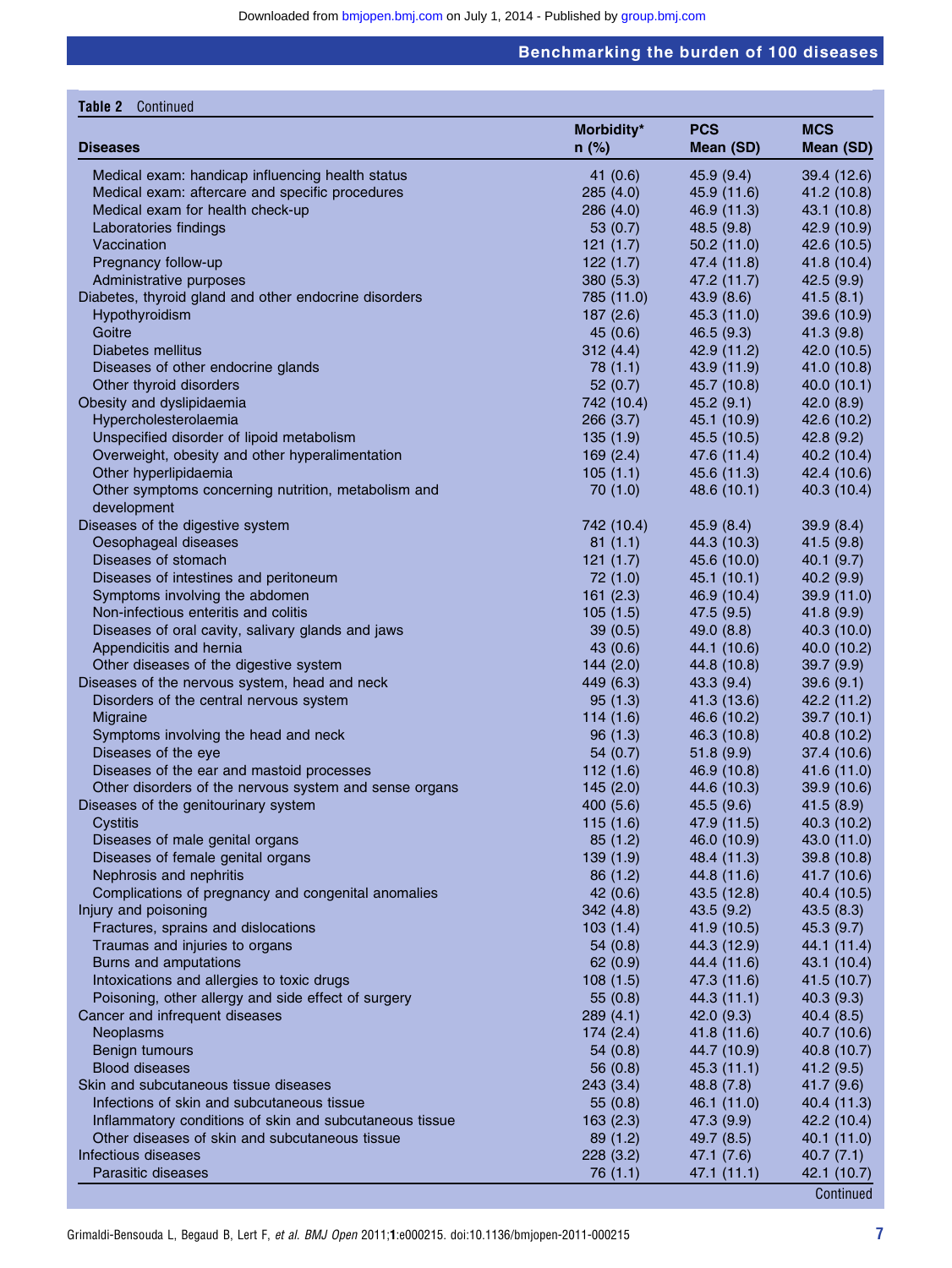| Table 2<br>Continued                                                 |                       |                         |                         |
|----------------------------------------------------------------------|-----------------------|-------------------------|-------------------------|
| <b>Diseases</b>                                                      | Morbidity*<br>$n$ (%) | <b>PCS</b><br>Mean (SD) | <b>MCS</b><br>Mean (SD) |
| <b>Bacterial diseases</b>                                            | 82(1.1)               | 47.0 (10.0)             | 39.9(9.8)               |
| Viral diseases (including HIV)                                       | 122(1.7)              | 46.5 (11.6)             | 40.5(10.1)              |
| Fever and other physiological disturbances of temperature regulation | 77(1.1)               | 46.3 (10.4)             | 40.1(8.4)               |
| *Each condition category is non-exclusive.                           |                       |                         |                         |

the 2003 Household survey (JL Lanoe, unpublished data, 2003). Within practices, older age,  $30-33$  low education attainment and government-funded insurance $30$   $32$   $33$ were associated with lower PCS. When disease categories were considered, musculoskeletal diseases were associated with the lowest  $PCS$ ,  $8^{34}$   $35$  with PCS of similar magnitude to other European surveys including musculoskeletal diseases patients.<sup>29</sup>

Regarding mental status, although socio-demographic characteristics had a similar impact on MCS, the EPI3 survey showed significantly lower MCS scores than other studies in general practice.<sup>7 8 10 11</sup> Additional comorbidities, which were reported for half of the EPI3 survey sample, could not alone explain this difference with other studies: MCS usually scored an average three points lower than those of patients with one morbidity.<sup>16</sup> We believe that our findings could be explained instead by a different methodology: in all other studies conducted in general practice,<sup>7 8 10 11</sup> mostly including a small number of medical practices,  $8^{10}$  11 13 physicians may have selected participants. Our study was free from this bias in view of the selection of consecutive eligible patients in the GP's waiting room. In studies in which patients were interviewed for targeted mental disorders<sup>15</sup> or when MCS were assessed among patients seeking specialty care,<sup>36 37</sup> MCS measures were somewhat similar to ours. In the EPI3 survey, psychological and psychiatric diseases had the greatest negative impact on mental function consistent with other surveys in primary care<sup>7 10</sup>; it must be appreciated that associated MCS values were more similar to those of another study



Figure 1 Health-related quality of life: 12-Item Short Form questionnaire (SF-12) mental (MCS) and physical (PCS) component scores per number of comorbidities Etude épidémiologique de l'Impact de santé public sur 3 groupes de pathologies (EPI3)-2008 (weighted data).

conducted on patients with specific psychiatric disorders.<sup>15</sup> Lower MCS may thus highlight the overall burden of psychological distress and related diseases of patients seen in primary care.

#### Strengths and limitations of the study

Among the main strengths of our study, the unique combined data from patients and physicians allowed provision of reference figures for the vast majority of diseases encountered in primary care for a large number of patients. Quality-adjusted life years are usually estimated for health economics and mainly derived from QOL measures assessed from EuroQoL standardised instruments (EQ5D).<sup>1</sup>Interestingly, the conversion of SF-12 values into EQ5D Utility values has been recently documented,<sup>38</sup> suggesting that our results could be extended for that purpose as previously reported.<sup>39</sup>

Aditionally, SF-12 questionnaires have been found to provide reliable QOL measurement across studies,  $22^{22}$ even among patients with acute conditions.<sup>40</sup> Although its validity in older patients is moderate, $41$  our sample was representative of the general population, thus minimising this possible bias on our results.

Finally, a lack of representativeness was an important limitation in other studies.<sup>11 42</sup> The sample size of physicians participating in the EPI3 survey is within the range established for other French surveys (from 100 to  $1006$ ).<sup>26</sup> Physicians were randomly selected from the national telephone directory, which includes general practitioners currently practising in primary care. This was preferred to professional registries of physicians, which lists all registered GPs, regardless of whether they are currently practising or not.

The weighted geographical distribution of the 825 GPs participating in the survey was similar to the national distribution of GPs in private practice across the 22 French regions surveyed, and the distribution of physicians' individual characteristics regarding age, gender type of contract with national health insurance and type of practice differed only slightly from national statistics<sup>26</sup>: female participation was slightly lower  $(23.5\%$ compared with 26% in the IRDES sample), but the distribution between sectors was similar (8.9% vs 8.5% in sectors 1 and 2, respectively).

In terms of the representativeness of the patients, the calibrated sample of the EPI3 survey was compared with other nationwide studies and has demonstrated its efficiency through other criteria that were not used in the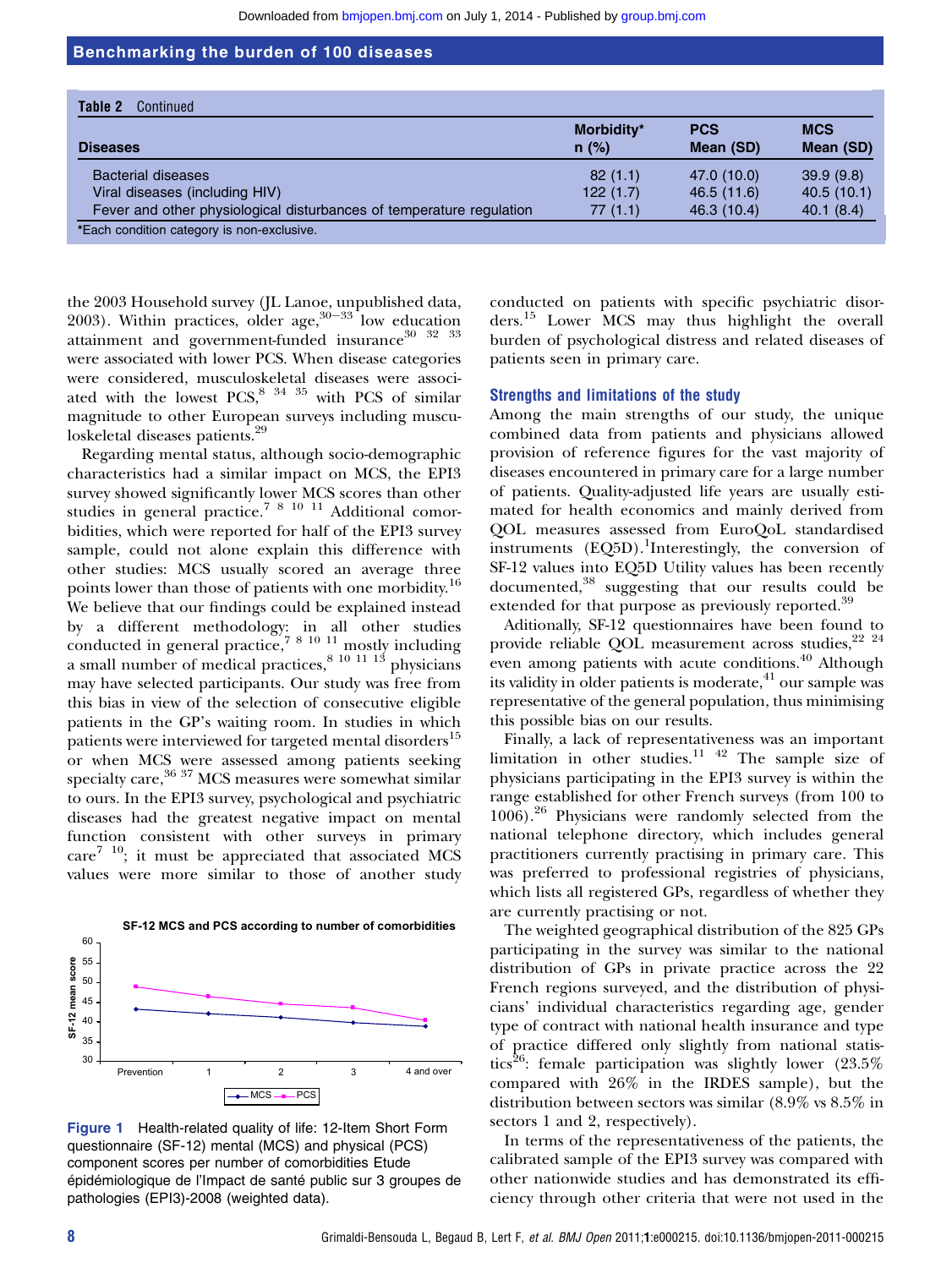Table 3 Health-related quality of life: 12-Item Short Form questionnaire, with Factors and 13 broad diagnoses associated with mental component score and physical component score below the 25th percentile (OR from multivariable logistic regression models adjusted for age, gender, education level, insurance coverage and 13 categories of diseases (aOR) and 95% CI), for Etude épidémiologique de l'Impact de santé public sur 3 groupes de pathologies (EPI3)-LA-SER-2008 (weighted data)

|                                                  | Low physical component<br>score |                  | Low mental component<br>score |                  |
|--------------------------------------------------|---------------------------------|------------------|-------------------------------|------------------|
|                                                  | $aOR*$                          | 95% CI           | $aOR*$                        | 95% CI           |
| Age (years)                                      |                                 |                  |                               |                  |
| $18 - 44$                                        |                                 |                  | 1                             |                  |
| $45 - 64$                                        | 1.22                            | 1.08 to 1.39     | 0.96                          | 0.85 to 1.08     |
| $65 - 74$                                        | 1.47                            | 1.25 to 1.73     | 0.65                          | 0.55 to 0.78     |
| 75 and over                                      | 2.48                            | 2.08 to 2.96     | 0.70                          | 0.57 to 0.86     |
| Gender: female versus male                       | 1.03                            | 0.93 to 1.14     | 1.62                          | 1.45 to 1.81     |
| Education: secondary school degree               | 0.65                            | 0.59 to 0.72     | 1.00                          | 0.90 to 1.11     |
| versus lower diploma                             |                                 |                  |                               |                  |
| Government-funded insurance (vs regular          | 1.38                            | 1.15 to 1.65     | 1.42                          | 1.19 to 1.70     |
| health insurance)                                |                                 |                  |                               |                  |
| Diseases of the musculoskeletal system           | 2.31                            | 2.08 to 2.57     | 0.95                          | 0.85 to 1.06     |
| Cardiovascular diseases                          | 1.22                            | 1.08 to 1.38     | 0.84                          | 0.73 to 0.96     |
| Anxiety, depression and sleep disorders          | 0.99                            | 0.88 to 1.11     | 3.58                          | 3.22 to 3.98     |
| Diseases of the respiratory system               | 1.03                            | 0.91 to 1.18     | 0.91                          | 0.80 to 1.04     |
| Obesity and dyslipidaemia                        | 0.79                            | 0.67 to 0.94     | 0.93                          | 0.78 to 1.11     |
| Diabetes, thyroid gland and other endocrine      | 1.15                            | 0.97 to 1.35     | 1.18                          | 0.99 to 1.41     |
| disorders                                        |                                 |                  |                               |                  |
| Diseases of the digestive system                 | 1.01                            | 0.86 to 1.19     | 1.15                          | 0.89 to 1.38     |
| Diseases of the genitourinary system             | 0.95                            | 0.76 to 1.19     | 1.11                          | 0.89 to 1.38     |
| Diseases of the nervous system, head and         | 1.24                            | 1.02 to 1.51     | 1.07                          | 0.88 to 1.31     |
| neck                                             |                                 |                  |                               |                  |
| Skin and subcutaneous tissue diseases            | 0.68                            | $0.51$ to $0.90$ | 0.92                          | $0.71$ to $1.19$ |
| Bacterial, viral and parasitic systemic diseases | 1.17                            | 0.89 to 1.54     | 1.12                          | 0.86 to 1.48     |
| Injury and poisoning                             | 1.88                            | 1.52 to 2.33     | 0.80                          | 0.61 to 1.03     |
| Other diseases (cancer and infrequent diseases)  | 1.73                            | 1.38 to 2.16     | 1.35                          | 1.06 to 1.72     |
| *aOR, adjusted odds ratio.                       |                                 |                  |                               |                  |

calibration.<sup>28</sup> For instance, patients registered by health insurance as eligible to the 'longstanding disease' programme accounted for 28% in the EPI3 survey, which is very similar to the 27% in national census among GP patients.<sup>28</sup>

Our study also had several limitations. First, as outlined earlier, requirement to collect very specific data was quite intrusive, leading to a relatively low response rate from the GPs. However, stratified recruitment phases and sample sizes from both GPs and patients highly representative of national standards ensured strong external validity of the results. Second, we did not include an assessment of home consultations, common among GPs in France, $27$ which could have led to an underestimation of burden of disease. Finally, a multiplicative effect of morbidity which has been found to be associated with QOL impairment was not assessed in our study. Some authors suggested using severity scores to complement the information on morbidity<sup>12</sup> <sup>13</sup>and assess the impact of multimorbidity, which have already been tackled here but will be the subject of further development in future research within the EPI3 research project. It was a deliberate choice to provide an instant overview of general practice across France and the burden of a large pattern of diseases on patients' QOL as

shown in previous studies which also described an independent effect of diseases on  $QOL.<sup>9-11</sup>$ 

## **CONCLUSION**

The EPI3 survey is the first nationwide study to report reference values for the burden of 100 different diseases in general practice, collected from a large representative sample of patients attending primary care practices. Our findings suggest that mental impairment may be underestimated in general practice. Ongoing development of healthcare policies and clinical guidelines on the treatment of diseases should rely on a direct assessment of QOL and morbidities in GP medical practices.

GPs foster continuous care, sometimes requiring highly specialised therapy to deal with comorbidities and complex situations. The present study shows that the burden of diseases in primary care is high but also can be diverse. The EPI3 survey provides information on the overall burden of diseases in general practice along with the QOL of patients regarding comorbidities as seen in this healthcare setting. This information is of great value to public health and economic assessment of healthcare, at a time when QOL is becoming a prevalent factor for care delivery and the development of clinical practice guidelines.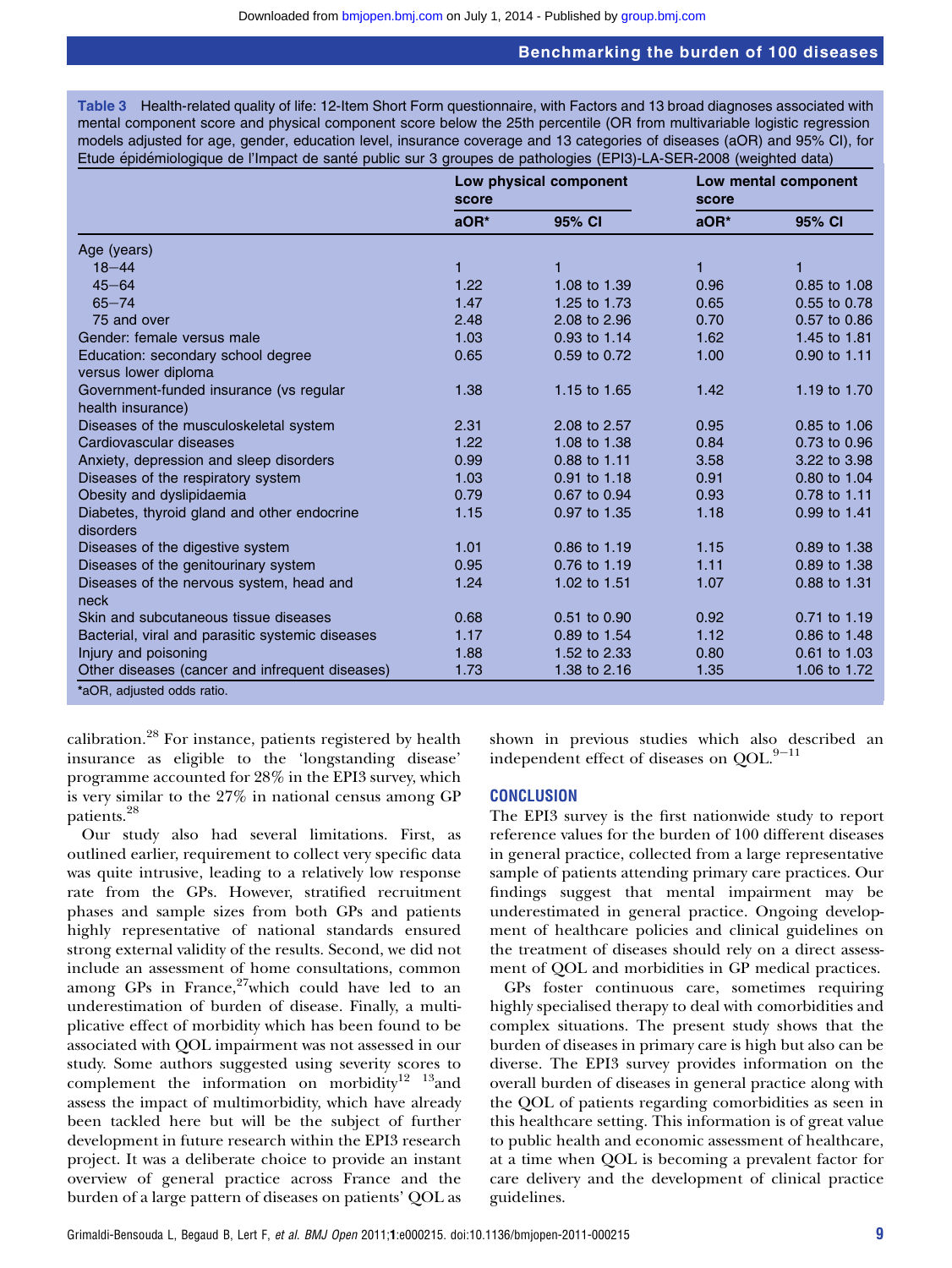### Author affiliations

<sup>1</sup> Equipe d'accueil 'Pharmacoépidémiologie et maladies infectieuses', Institut Pasteur, Paris, France

2 LA-SER, Paris, France

 $^3$ U657, Université de Bordeaux, Bordeaux, France

4 INSERM U1018, Centre for Epidemiology and Population Health, Villejuif, France

<sup>5</sup>Centre Hospitalier Sainte-Anne, Université Paris V René Descartes, Paris, France

<sup>6</sup>UFR de Médecine, Université de Franche Comté, Besançon, France

7 Institut Pasteur, Paris, France

<sup>8</sup>Université Paris-Ile de France Ouest, Paris, France

<sup>9</sup>LA-SER, Paris, France

10CYKLAD GROUP, Rillieux la Pape, France

<sup>11</sup> Faculté de médecine, Université Pierre et Marie Curie, Paris, France <sup>12</sup>Department of Epidemiology, Biostatistics and Occupational Health, McGill

University, Montreal, Canada

13LA-SER Centre for Risk Research, Montreal, Canada

14Department of Epidemiology, London School of Hygiene and Tropical Medicine

15LA-SER Europe, London, UK

Acknowledgements We thank D Abed, P Engel and A Fabre, for the statistical analysis, and R Sitta, for his advice on weighting procedures.

Funding Laboratoires Boiron, France, sponsored this independently run study published by the authors. The sponsor had no role in the design, management, data collection, analyses, interpretation, and writing of the manuscript or the decision to publish our findings.

Competing interests LG-B, BA, MR and LA's institutions received support from Boiron for the submitted work; FR and DG received a consulting fee or honorarium from LA-SER for the submitted work; BB, FL, JM, GD and A-MM have no relationships with Boiron or any other companies that might have an interest in the submitted work in the previous 3 years; LG-B, BA and MR are employees of LA-SER, the company conducting the study; LA is a stockholder in LA-SER; LG-B was the recipient of a research fellowship from INSERM (French National Institute of Health and Medical Research) at the time of the study.

Ethics approval Ethics approval was provided by French data protection authority ('Commission Nationale de l'Informatique et des Libertés').

Contributors The work presented here was carried out with the involvement of every author. LGB, BB, FL, FR, JM, DG, BA, GD, AMM, MR and LA conceived both the research theme and the methods, analysed the data and interpreted the results. LGB implemented the trial in France, analysed the data, and together with FL, and LA drafted and revised the paper. All members of EPI3-LASER group designed the study. FL and LA analysed the data. All authors have contributed to, read and approved the final manuscript.

Provenance and peer review Not commissioned; externally peer reviewed.

Data sharing statement No additional data available.

# **REFERENCES**

- 1. Rawlins MD, Culyer AJ. National Institute for Clinical Excellence and its value judgments.  $BMJ$  2004;329:224-7.
- Kadam UT, Croft P, Lewis M. Use of a cross-sectional survey to estimate outcome of health care: the example of anxiety and depression. J Clin Epidemiol 2001;54:1112-19.
- 3. Khan NF, Harrison SE, Rose PW. Validity of diagnostic coding within the General Practice Research Database: a systematic review. Br J Gen Pract 2010;60:e128-36.
- 4. Kerek-Bodden H, Koch H, Brenner G, et al. [Diagnostic spectrum and treatment requirements of general practice clients. Results of the ADT Panel of the Central Institute of National Health Insurance Management] (In German).  $Z$  Arztl Fortbild Qualitatssich 2000;94:21-30.
- 5. Westert GP, Schellevis FG, de Bakker DH, et al. Monitoring health inequalities through general practice: the Second Dutch National survey of General Practice. Eur J Public Health 2005;15:59-65.
- 6. Rasanen P, Roine E, Sintonen H, et al. Use of quality-adjusted life years for the estimation of effectiveness of health care: a systematic literature review. Int J Technol Assess Health Care 2006;22:235-41.
- 7. Rijken M, van KM, Dekker J, et al. Comorbidity of chronic diseases: effects of disease pairs on physical and mental functioning. Qual Life Res 2005;14:45-55.
- 8. Wensing M, Vingerhoets E, Grol R. Functional status, health problems, age and comorbidity in primary care patients. Qual Life Res 2001;10:141-8.
- 9. Lam CL, Lauder IJ. The impact of chronic diseases on the healthrelated quality of life (HRQOL) of Chinese patients in primary care. Fam Pract 2000:17:159-66.
- 10. Wang HM, Beyer M, Gensichen J, et al. Health-related quality of life among general practice patients with differing chronic diseases in Germany: cross sectional survey. BMC Public Health 2008;8:246.
- 11. Jayasinghe UW, Proudfoot J, Barton CA, et al. Quality of life of Australian chronically-ill adults: patient and practice characteristics matter. Health Qual Life Outcomes 2009;7:50.
- 12. Kadam UT, Schellevis FG, van der Windt DA, et al. Morbidity severity classifying routine consultations from English and Dutch general practice indicated physical health status. J Clin Epidemiol  $2008:61:386 - 93.$
- 13. Fortin M, Dubois MF, Hudon C, et al. Multimorbidity and quality of life: a closer look. Health Qual Life Outcomes 2007;5:52.
- 14. Johnson JA, Maddigan SL. Performance of the RAND-12 and SF-12 summary scores in type 2 diabetes. Qual Life Res 2004;13:449-56.
- 15. Sanderson K, Andrews G. Prevalence and severity of mental healthrelated disability and relationship to diagnosis. Psychiatr Serv 2002;53:80-6.
- 16. Hopman WM, Harrison MB, Coo H, et al. Associations between chronic disease, age and physical and mental health status. Chronic Dis Can 2009;29:108-16.
- 17. Parkerson GR Jr, Michener JL, Yarnall KS, et al. Duke Case-Mix System (DUMIX) for ambulatory health care. J Clin Epidemiol 1997;50:1385-94.
- 18. Harrison MB, Browne GB, Roberts J, et al. Quality of life of individuals with heart failure: a randomized trial of the effectiveness of two models of hospital-to-home transition. Med Care 2002;40:271-82.
- 19. Kind P, Dolan P, Gudex C, et al. Variations in population health status: results from a United Kingdom national questionnaire survey. BMJ 1998:316:736-41.
- 20. Konig HH, Heider D, Lehnert T, et al; ESEMeD/MHEDEA 2000 investigators. Health status of the advanced elderly in six European countries: results from a representative survey using EQ-5D and SF-12. Health Qual Life Outcomes 2010;8:143.
- 21. Gandek B, Ware JE, Aaronson NK, et al; Cross-validation of item selection and scoring for the SF-12 Health survey in nine countries: results from the IQOLA Project. International Quality of Life Assessment. J Clin Epidemiol 1998;51:1171-8.
- 22. Organisation mondiale de la Santé. Manuel de la classification statistique internationale des maladies, traumatismes et causes de décès, fondé sur les recommandations de la Conférence pour la 9e révision, 1975. Geneva: Organisation mondiale de la Santé, 1977.
- 23. Ware J Jr, Kosinski M, Keller SD. A 12-Item Short-Form Health survey: construction of scales and preliminary tests of reliability and validity. Med Care 1996;34:220-33.
- 24. Garratt AM, Ruta DA, Abdalla MI, et al. The SF36 health survey questionnaire: an outcome measure suitable for routine use within the NHS?BMJ 1993;306:1440-4.
- 25. Deville JC, Särndal CE. Calibration estimators in survey sampling. J Am Stat Assoc 1992;87:376-82.
- 26. Institut de recherche et documentation en économie de la santé (IRDES). Démographie des médecins 2008. http://www.irdes.fr/ EspaceEnseignement/ChiffresGraphiques/Cadrage/ DemographieProfSante/DemoMedecins.htm (accessed 2 Jun 2011).
- 27. von Elm E, Altman DG, Egger M, et al; STROBE Initiative. Strengthening the Reporting of Observational Studies in Epidemiology (STROBE) statement: guidelines for reporting observational studies. BMJ 2007;335:806-8.
- 28. Labarthe G. Les consultations et visites des médecins généralistes Un essai de typologie. Études et Résultats. DREES. No. 315, June 2004.
- 29. Loza E, Jover JA, Rodriguez L, et al; EPISER Study Group. Multimorbidity: prevalence, effect on quality of life and daily functioning, and variation of this effect when one condition is a rheumatic disease. Semin Arthritis Rheum 2009;38:312-19.
- 30. Burdine JN, Felix MR, Abel AL, et al. The SF-12 as a population health measure: an exploratory examination of potential for application. Health Serv Res 2000;35:885-904.
- 31. Fleishman JA, Lawrence WF. Demographic variation in SF-12 scores: true differences or differential item functioning? Med Care 2003;41(7 Suppl):III75-86.
- 32. Fone D, Dunstan F, Lloyd K, et al. Does social cohesion modify the association between area income deprivation and mental health? A multilevel analysis. Int J Epidemiol 2007;36:338-45.
- 33. Wainwright NW, Surtees PG. Places, people, and their physical and mental functional health. J Epidemiol Community Health 2004;58:333-9.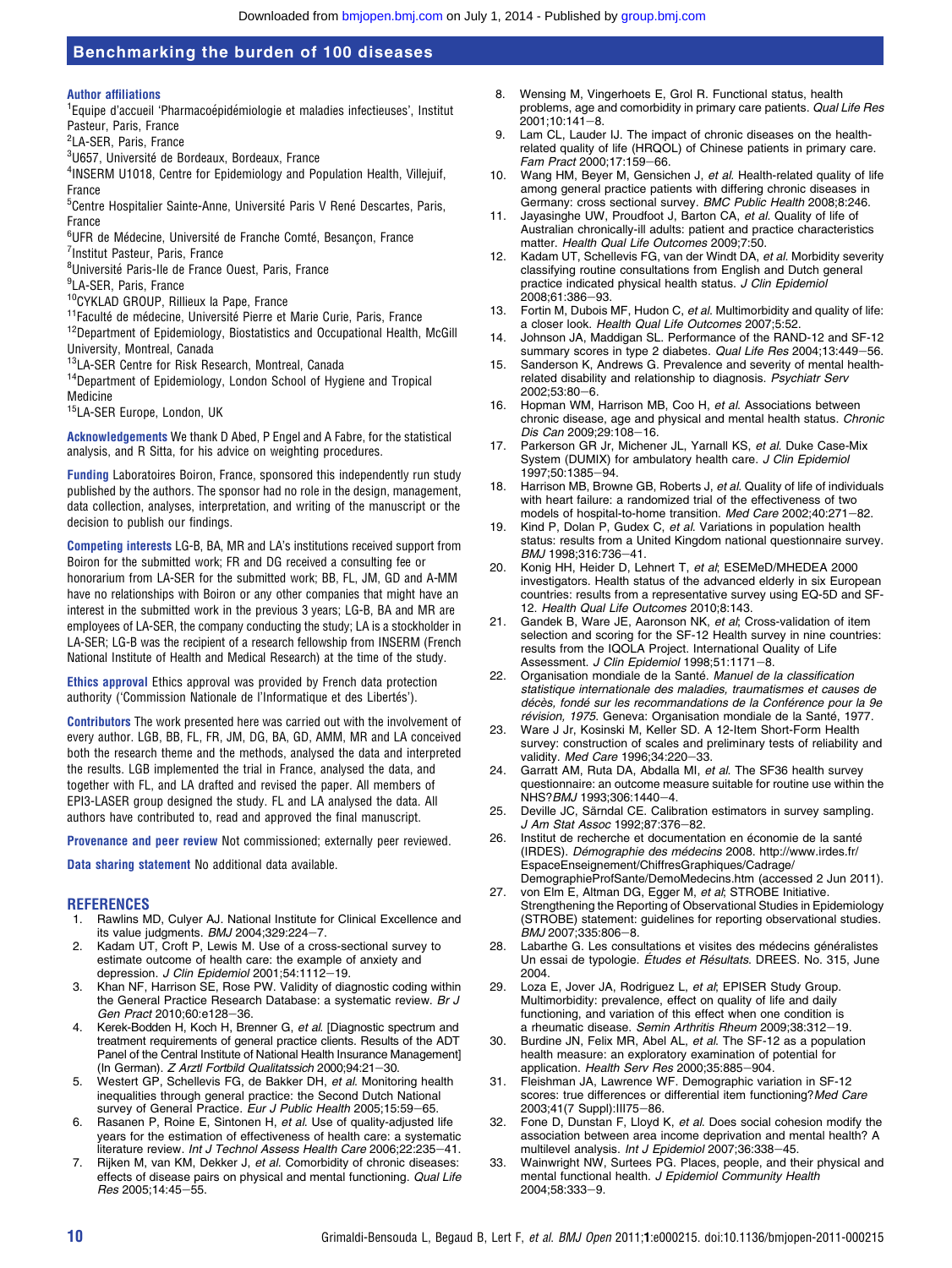- 34. Kadam UT, Croft PR; North Staffordshire GP Consortium Group. Clinical multimorbidity and physical function in older adults: a record and health status linkage study in general practice. Fam Pract 2007;24:412-19.
- 35. Antonopoulou MD, Alegakis AK, Hadjipavlou AG, et al. Studying the association between musculoskeletal disorders, quality of life and mental health. A primary care pilot study in rural Crete, Greece. BMC Musculoskelet Disord 2009;10:143.
- 36. Gaynes BN, Rush AJ, Trivedi MH, et al. Major depression symptoms in primary care and psychiatric care settings: a cross-sectional analysis. Ann Fam Med 2007;5:126-34.
- 37. McGorm K, Burton C, Weller D, et al. Patients repeatedly referred to secondary care with symptoms unexplained by organic disease: prevalence, characteristics and referral pattern. Fam Pract  $2010:27:479-86.$
- 38. Le QA, Doctor JN. Probabilistic mapping of descriptive health status responses onto health state utilities using Bayesian networks: an empirical analysis converting SF-12 into EQ-5D utility index in a national US sample. Med Care 2011;49:451-60.
- 39. Brazier JE, Roberts J. The estimation of a preference-based measure of health from the SF-12. Med Care  $2004;42:851-9$ .
- 40. Failde I, Medina P, Ramirez C, et al. Construct and criterion validity of the SF-12 health questionnaire in patients with acute myocardial infarction and unstable angina.  $J$  Eval Clin Pract 2010;16:569-73.
- 41. Jakobsson U, Westergren A, Lindskov S, et al. Construct validity of the SF-12 in three different samples. *J Eval Clin Pract*. Published Online First: 6 January 2011. doi:10.1111/j.1365-2753.2010.01623.x.
- 42. Sprangers MA, de Regt EB, Andries F, et al. Which chronic conditions are associated with better or poorer quality of life?J Clin Epidemiol 2000:53:895-907.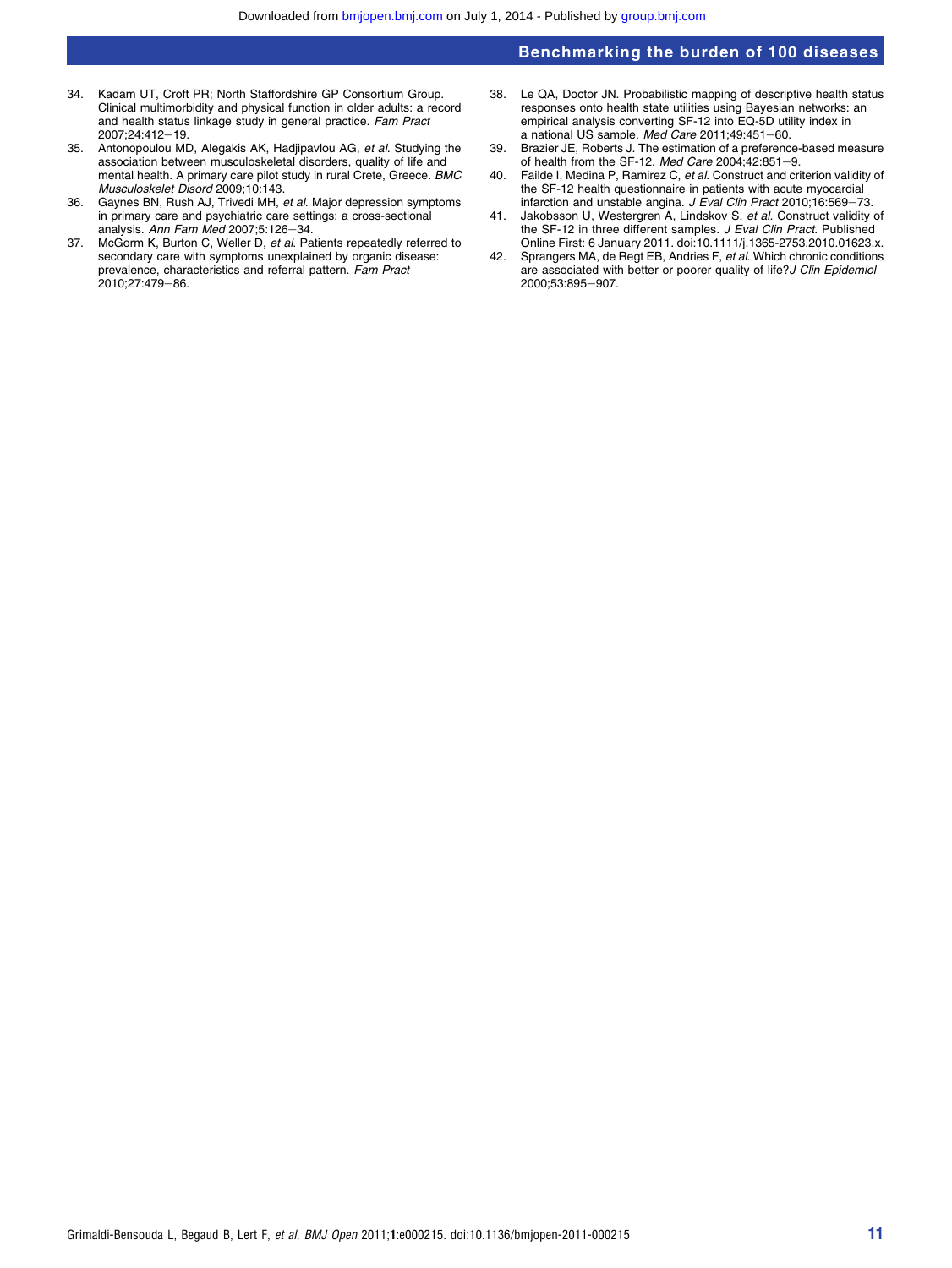# **survey within general practices results of a nationwide representative Benchmarking the burden of 100 diseases:**

Lamiae Grimaldi-Bensouda, Bernard Begaud, France Lert, et al.

doi: 10.1136/bmjopen-2011-000215 BMJ Open 2011 1:

**<http://bmjopen.bmj.com/content/1/2/e000215.full.html>** Updated information and services can be found at:

|                                    | These include:                                                                                                                                                                                                                                                                                                                                                                                                                                      |
|------------------------------------|-----------------------------------------------------------------------------------------------------------------------------------------------------------------------------------------------------------------------------------------------------------------------------------------------------------------------------------------------------------------------------------------------------------------------------------------------------|
| <b>Data Supplement</b>             | "Supplementary Data"<br>http://bmjopen.bmj.com/content/suppl/2012/01/12/bmjopen-2011-000215.DC1.html                                                                                                                                                                                                                                                                                                                                                |
| <b>References</b>                  | This article cites 38 articles, 12 of which can be accessed free at:<br>http://bmjopen.bmj.com/content/1/2/e000215.full.html#ref-list-1                                                                                                                                                                                                                                                                                                             |
|                                    | Article cited in:<br>http://bmjopen.bmj.com/content/1/2/e000215.full.html#related-urls                                                                                                                                                                                                                                                                                                                                                              |
| <b>Open Access</b>                 | This is an open-access article distributed under the terms of the<br>Creative Commons Attribution Non-commercial License, which permits<br>use, distribution, and reproduction in any medium, provided the original<br>work is properly cited, the use is non commercial and is otherwise in<br>compliance with the license. See:<br>http://creativecommons.org/licenses/by-nc/2.0/ and<br>http://creativecommons.org/licenses/by-nc/2.0/legalcode. |
| <b>Email alerting</b><br>service   | Receive free email alerts when new articles cite this article. Sign up in<br>the box at the top right corner of the online article.                                                                                                                                                                                                                                                                                                                 |
| <b>Topic</b><br><b>Collections</b> | Articles on similar topics can be found in the following collections<br>General practice / Family practice (198 articles)<br>Health economics (103 articles)<br>Health services research (428 articles)<br>Qualitative research (202 articles)                                                                                                                                                                                                      |

**<http://group.bmj.com/group/rights-licensing/permissions>** To request permissions go to:

**<http://journals.bmj.com/cgi/reprintform>** To order reprints go to:

**BMJ Open** 

**<http://group.bmj.com/subscribe/>** To subscribe to BMJ go to: